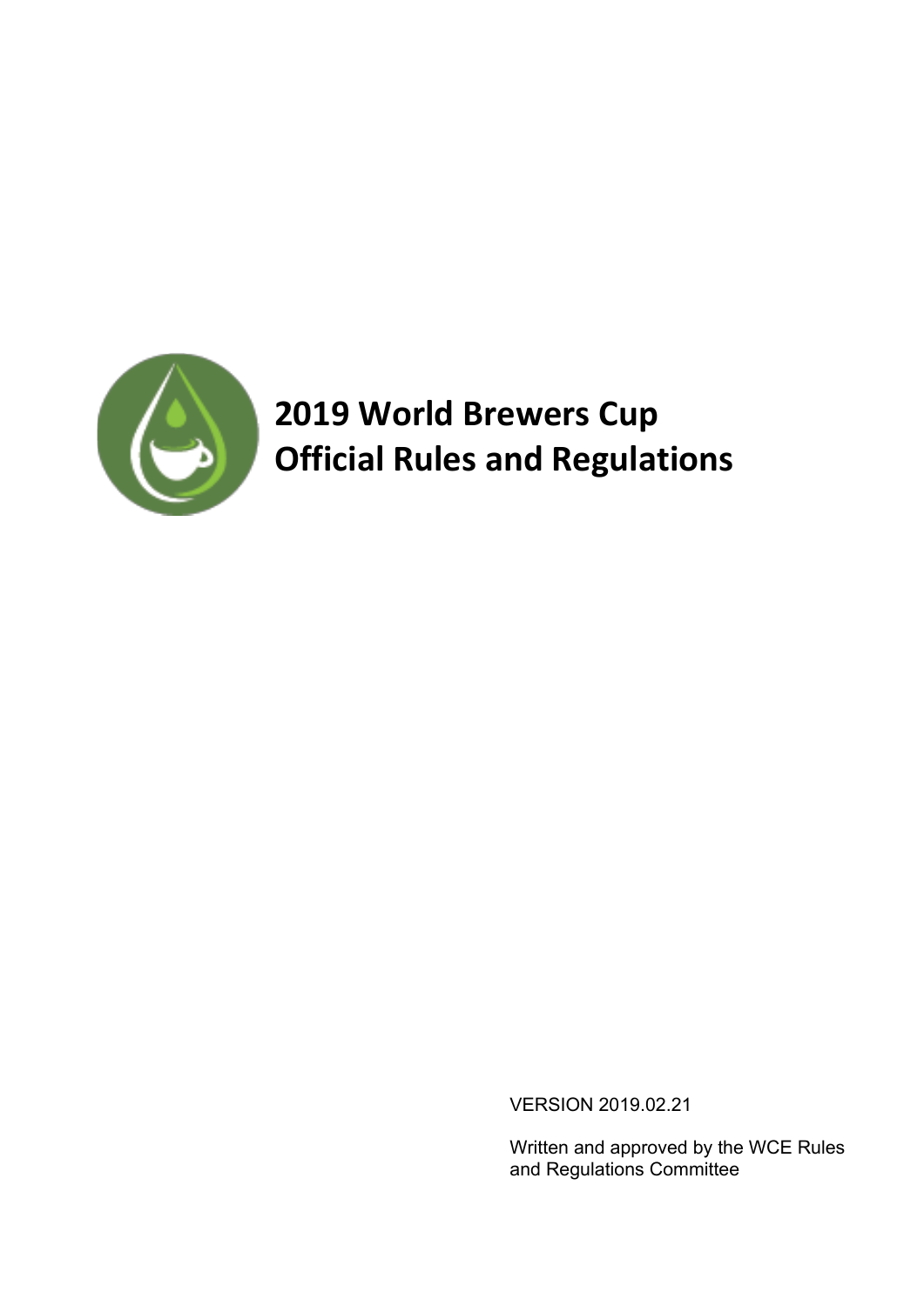| 1.0<br>1.1 |  |
|------------|--|
|            |  |
| 2.0<br>2.1 |  |
|            |  |
|            |  |
|            |  |
|            |  |
|            |  |
|            |  |
| 2.2        |  |
| 2.3        |  |
|            |  |
|            |  |
| 2.4        |  |
| 2.5        |  |
| 3.0        |  |
|            |  |
| 4.0        |  |
| 5.0        |  |
| 5.1        |  |
| 5.2        |  |
| 5.3        |  |
| 5.4        |  |
| 5.5        |  |
| 5.6        |  |
| 5.7        |  |
| 5.8        |  |
| 5.9        |  |
|            |  |
| 6.0        |  |
|            |  |
| 6.2        |  |
|            |  |
| 7.0        |  |
| 7.1        |  |
| 7.2        |  |
| 7.3        |  |
| 7.4<br>7.5 |  |
| 7.6        |  |
|            |  |
| 8.0        |  |
| 8.1        |  |
| 8.2        |  |
| 8.3        |  |
| 8.1        |  |
| 8.2        |  |
| 8.3        |  |
| 9.0        |  |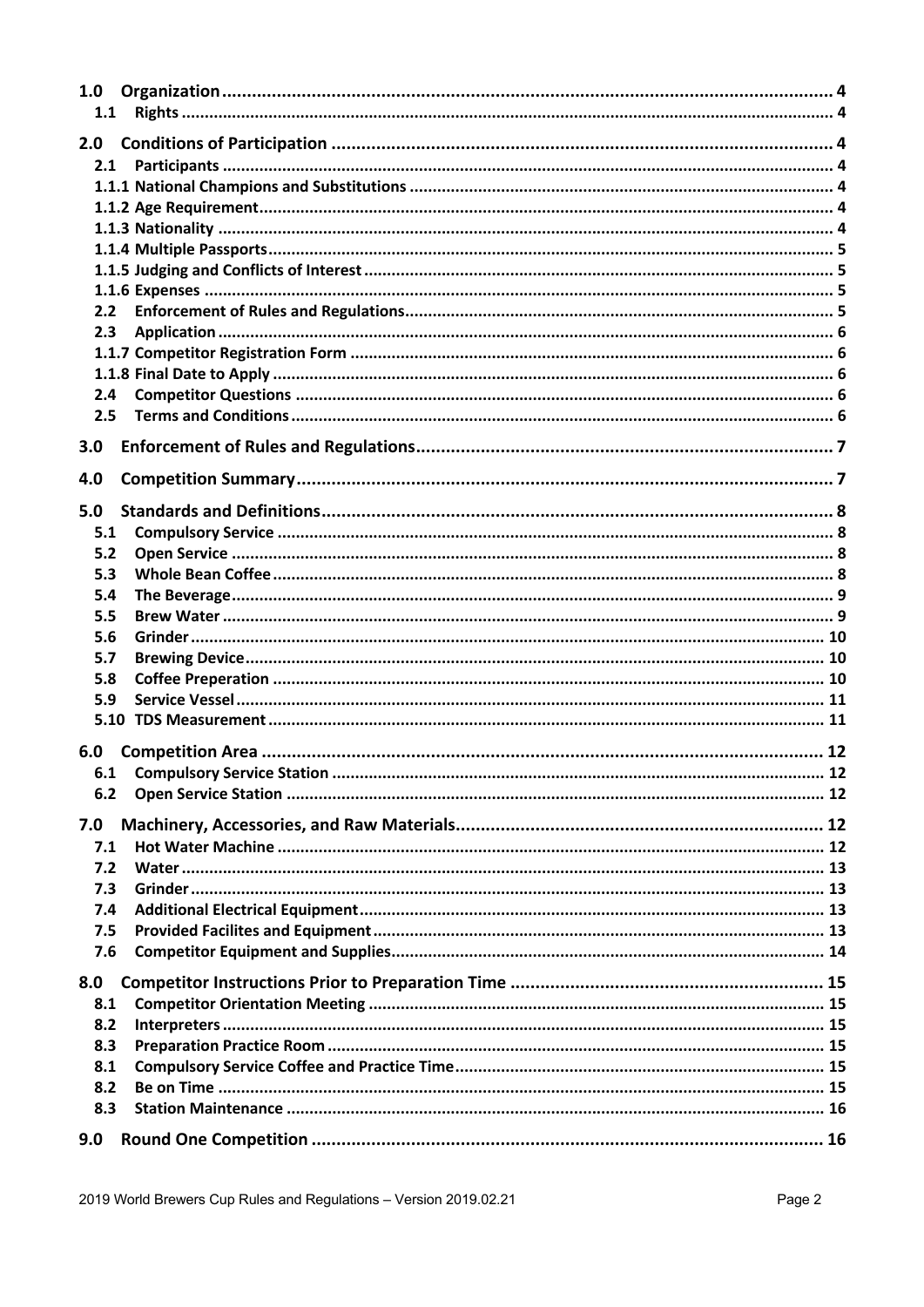| 9.1<br>9.2<br>9.3 |  |
|-------------------|--|
|                   |  |
|                   |  |
|                   |  |
|                   |  |
|                   |  |
|                   |  |
|                   |  |
|                   |  |
|                   |  |
|                   |  |
|                   |  |
|                   |  |
|                   |  |
|                   |  |
|                   |  |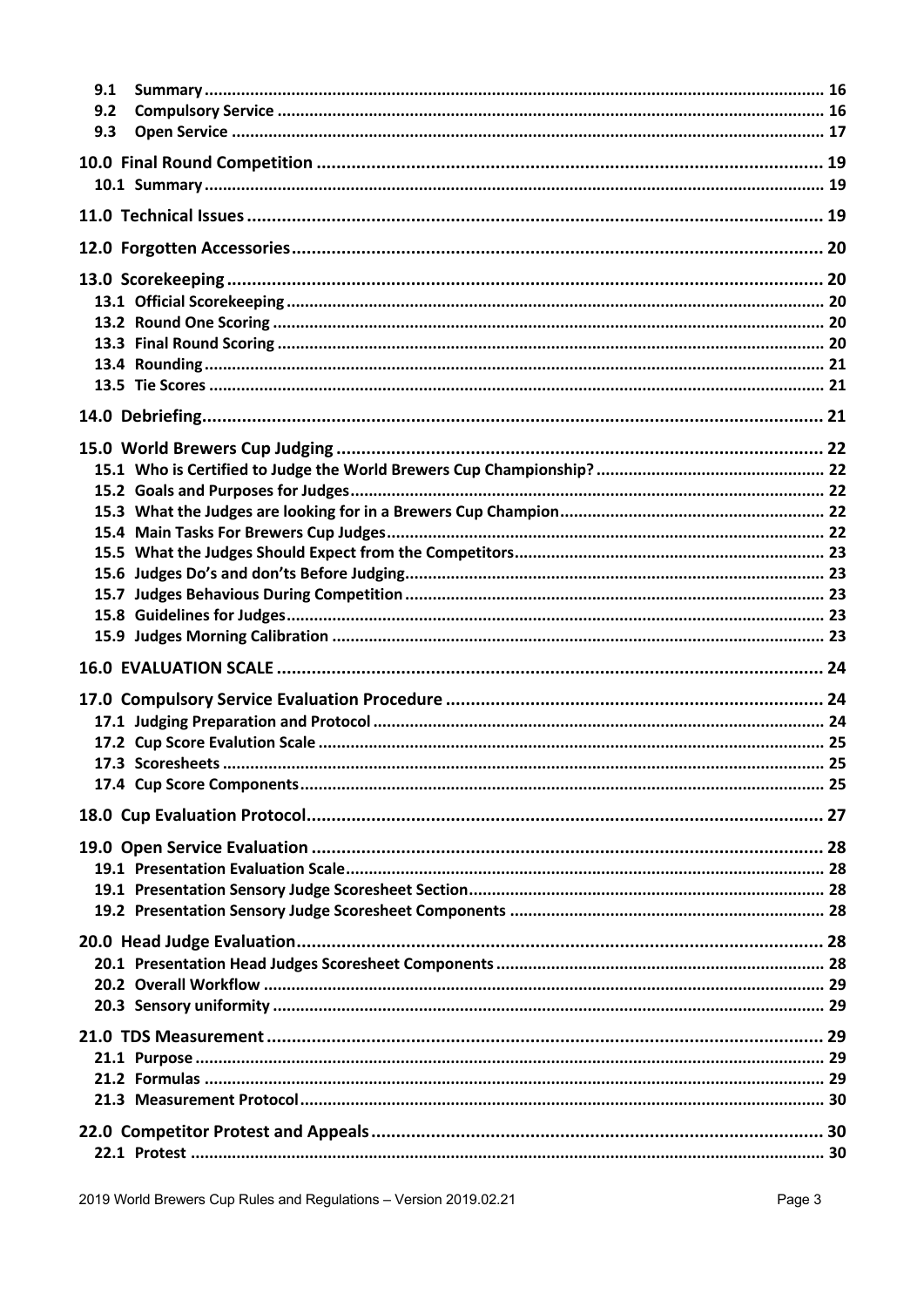## **1.0 ORGANIZATION**

The World Brewers Cup Championship (WBrC) is a program of World Coffee Events, LTD (WCE).

## **1.1 RIGHTS**

All intellectual property related to the World Brewers Cup Championship, including these Official Rules and Regulations and the format of the competition, are the property of World Coffee Events, LTD. No part of this document may be used or reproduced without the expressed permission of World Coffee Events, LTD.

## **2.0 CONDITIONS OF PARTICIPATION**

# **2.1 PARTICIPANTS**

# **1.1.1 NATIONAL CHAMPIONS AND SUBSTITUTIONS**

A National Champion is defined as the competitor who wins their National Body Championship. This competitor has won the right to compete in that year's World Championship, or to defer candidacy to the following year should they be unable to compete in the year they qualify for the World Championships, for an eligible reason (see DC Policy).

If a National Champion successfully applies for Deferred Candidacy, they retain their title as National Champion, and may compete in the World Championships the following year. Once the National Champion has deferred their candidacy, the licensed National Body may designate an alternate competitor from its national competition in descending order of succession, beginning with its secondplace finisher. In this case, the competitor who goes to the World Championships will hold the title of National Competitor. This National Competitor will be eligible to represent their coffee community by participating in the World Coffee Championships, including being eligible to win the title of World Coffee Champion, but they will not have the title of National Champion for that year.

If a National Champion is not eligible for deferral, and elects not to go to the World Championships, the title of National Champion will transfer to the successive competitor.

All National Champions who do not compete in the worlds, for any reason, are required to give WCE notice themselves, via info@worldcoffeeevents.org to ensure clarity. Requests for any substitutions (National Body Representative Competitor) must be also received in writing from the National Body at info@worldcoffeeevents.org and approved by its Managing Director prior to competition.

## **1.1.2 AGE REQUIREMENT**

Competitors must be at least 18 years of age at the time of competing in any World Coffee Events (WCE) sanctioned event.

## **1.1.3 NATIONALITY**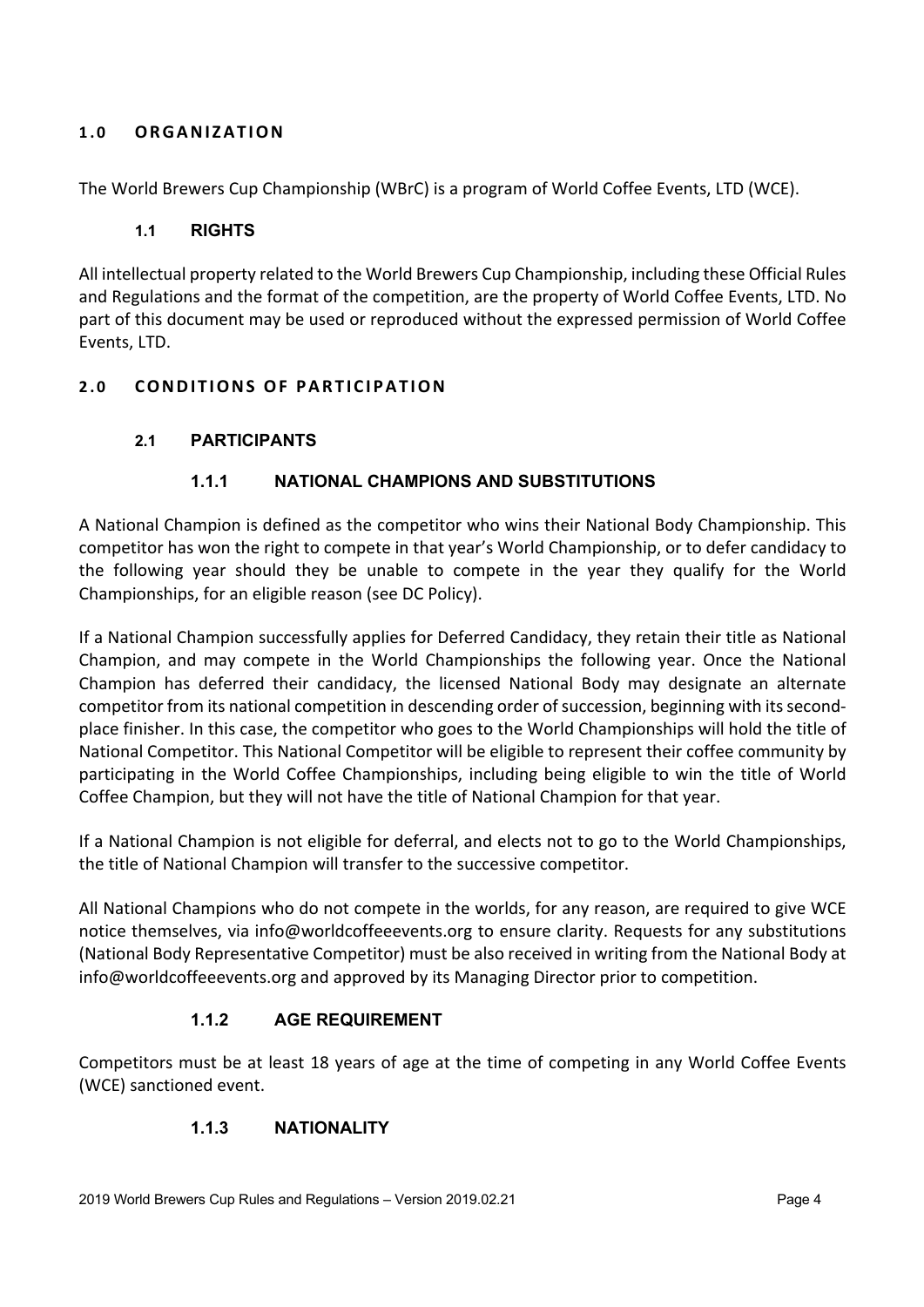Competitors must hold a valid passport from the place they represent or documentation substantiating 24 months of residency, employment or scholastic enrolment, some portion of which must have been within 12 months preceding the qualifying national competition. Competitors may only participate for one sanctioned National Body per WCE Competition year. A competition year is relative to the World Championships for which a National Body event is qualifying a competitor to compete. (e.g. if the competitor is competing in any NB event that would qualify them for a 2019 World Championship, they must compete for that NB exclusively in any NB event that is a qualifier for any 2019 World Coffee Championship.

# **1.1.4 MULTIPLE PASSPORTS**

In the case of multiple passports, the competitor must choose one place and qualify through this respective sanctioned national championship.

# **1.1.5 JUDGING AND CONFLICTS OF INTEREST**

Competitors may not judge in any sanctioned WBrC competition (world, national, regional), including their own, prior to the conclusion of that competition year's WBrC event. Judges may not compete in any sanctioned WBrC competition (world, national or regional), including their own, prior to the conclusion of that year's WBrC Event.

Baristas who participate in judge calibrations as a calibration barista may not compete in any sanctioned WBrC competition (world, national, regional) prior to the conclusion of that year's WBrC event. WCE encourages any potential conflicts of interest to be declared at the earliest opportunity, certainly prior to the commencement of any competition by competitor, judge and/ or event organizer. This applies to both National WCE sanctioned events as well as the World Competition.

Failure to declare a potential conflict in advance of a sanctioned event could result in disqualification from events for an individual, or WCE removing endorsement for an event and its results that do not follow these guidelines. Questions regarding conflicts of interest, or clarification of the above policy should be directed to info@worldcoffeeevents.org.

Competitors may not select or endorse judges within their national competition. Competitors who are involved in the management of their national competition should declare their position via email to WCE outlining their areas of involvement. This does not necessarily exclude or effect the competitors' engagement, however non-disclosure most likely will.

# **1.1.6 EXPENSES**

Licensed National Bodies are required to pay the National Champion's flight and hotel accommodations for the WBrC for the purpose of representing their National Body for the duration of the competition. Above and beyond this, competitors are responsible for their own expenses related to the competition, including, but not limited to, additional travel and accommodation needs, local transport, and additional personnel. The WBrC is not liable for any of the competitor's expenses. If a competitor cannot afford these expenses, it is their responsibility to find a sponsor, or outside party to cover these expenses.

# **2.2 ENFORCEMENT OF RULES AND REGULATIONS**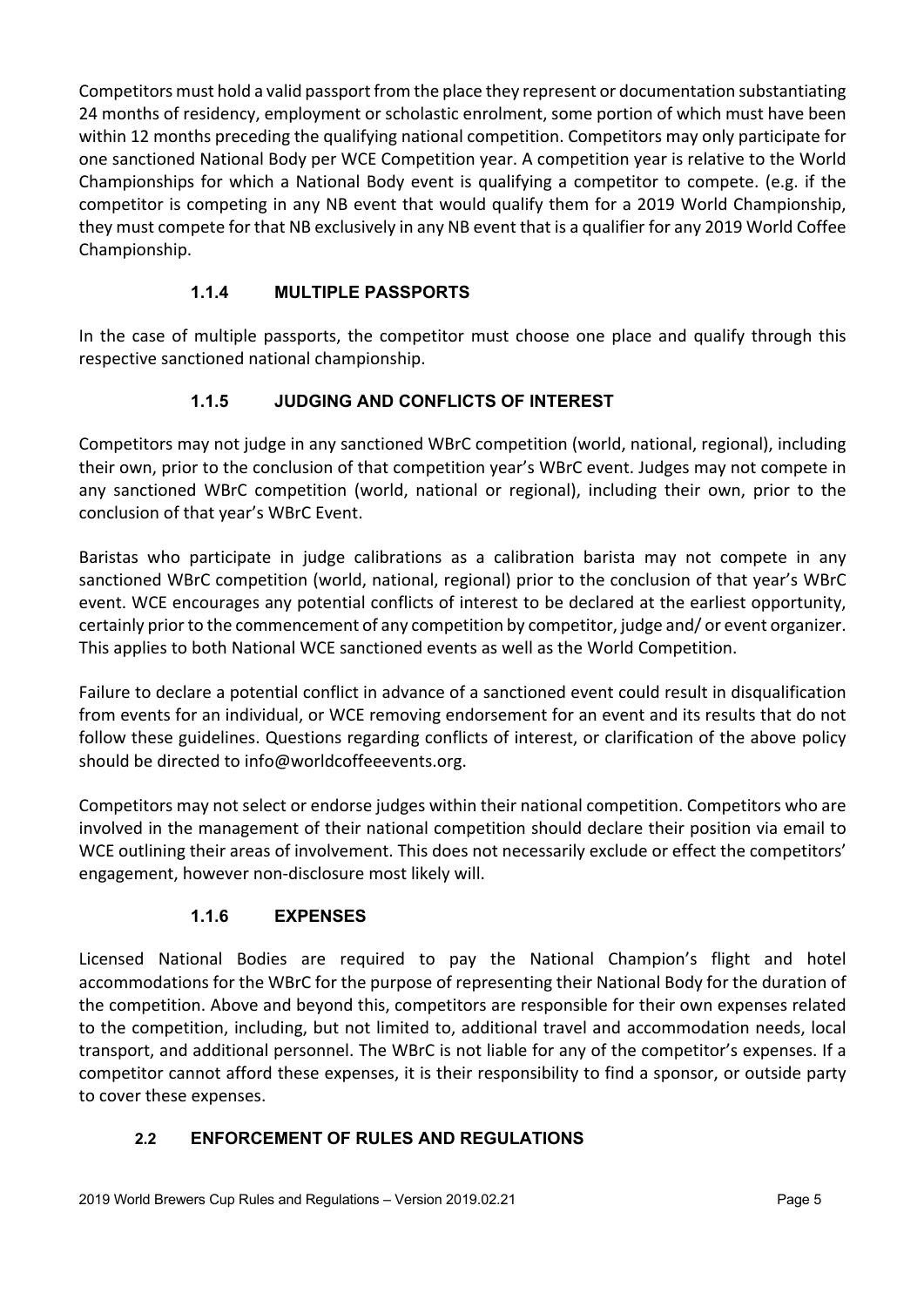The WCE will employ these rules and regulations throughout the competition. If a competitor violates one or more of these rules and regulations, they may be automatically disqualified from the competition, except when the rules designate a specific enforcement or consequence. If a judge or competition organizer causes the violation of one or more of these rules, a competitor may submit an appeal per the process detailed in the section "Competitor Protest and Appeals".

# **2.3 APPLICATION**

# **1.1.7 COMPETITOR REGISTRATION FORM**

Competitors must complete the WBrC Competitor Registration Form online at http://www.worldbrewerscup.org no less than six weeks prior to the WBrC event. This form includes a space to upload a scanned copy of the required valid passport or other accepted credentials (as described in Section 1.1.3. "Nationality"). Approved National Champions will receive confirmation by email in approximately two weeks after receipt of all required registration documentation.

# **1.1.8 FINAL DATE TO APPLY**

Competitors must submit the online competitor registration form and valid passport or legal documentation six weeks prior to the WBrC. In the event the national competition is held less than six weeks prior to the WBrC event, National Champions must submit the registration form and passport/documentation within five days of conclusion of their national competition. Failure to meet these requirements could result in exclusion from competing in the WBrC.

# **2.4 COMPETITOR QUESTIONS**

All competitors are responsible for comprehensive knowledge of the current WBrC Rules and Regulations document and scoresheets. No exceptions or accommodations will be made for competitors who claim to not understand the WBrC Rules & Regulations or scoresheets. All WBrC documents may be downloaded from the WBrC website. Questions can be directed to info@worldcoffeeevents.org. Competitors are encouraged to ask questions prior to arriving at the WBrC. Competitors will also have the opportunity to ask questions during the official competitors meeting held prior to the start of the competition.

## **2.5 TERMS AND CONDITIONS**

Upon submitting a WBrC Competitor Registration Form, competitors acknowledge that they understand the following terms and conditions. Please note that these terms and conditions include individual responsibilities and requirements of representation imposed on the winner of the WBrC.

- A. The winner of the World Brewers Cup Championship (WBrC) is a representative of World Coffee Events Ltd., and the Specialty Coffee Association (SCA).
	- i. Upon entry in the WBrC and in exchange for the opportunity to win, each competitor in the WBrC undertakes that they will:
	- ii. Permit the WCE and SCA to use the competitor's name and image in any format without charge, for the purpose of promoting WBrC, WCE, and SCA.
	- iii. Without limiting the generality of clause (i), the formats referred to in clause (i)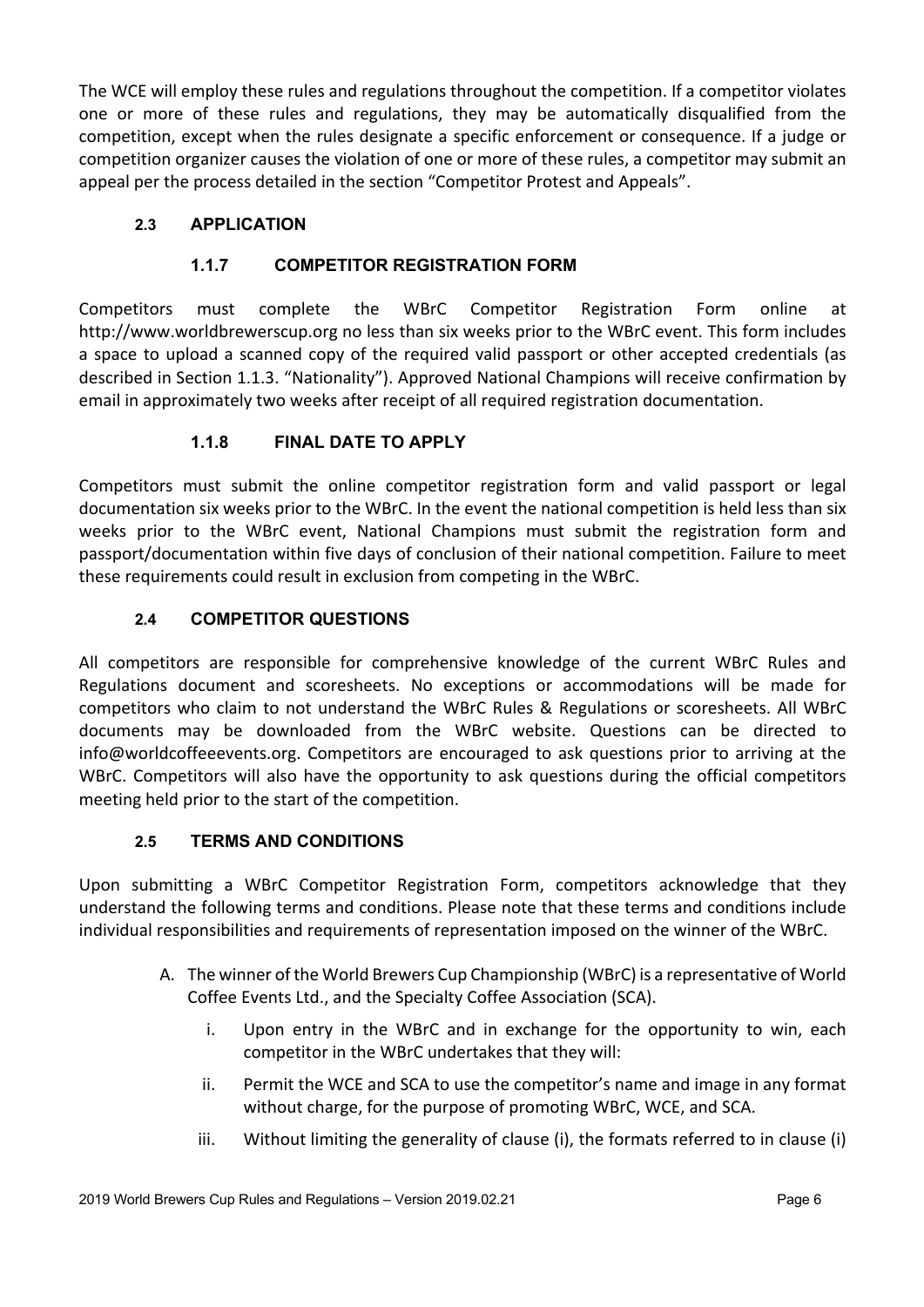may include photographic, video, print, internet, or any electronic media.

- B. Actively work to uphold the good reputation of the WBrC, WCE, and SCA when fulfilling these terms and conditions.
- C. Each competitor must read and abide by the Competitor Code of Conduct document found on the WBrC and WCE websites.
- D. The winner of the WBrC must read and abide by the Champion Code of Conduct found on the WBrC and WCE website.

# **3.0 ENFORCEMENT OF RULES AND REGULATIONS**

The WCE will employ these Rules & Regulations throughout the competition. If a competitor violates one or more of these Rules & Regulations, they may be automatically disqualified from the competition, except when the Rules designate a specific enforcement or consequence. If a judge or competition organizer causes the violation of one or more of these Rules, a competitor may submit an appeal, according to the process detailed in the section "Competitor Protest and Appeals."

# **4.0 COMPETITION SUMMARY**

- A. The competition is divided into two rounds: Round One and Finals Round.
- B. Round One consists of two components called Services: the Compulsory Service, and the Open Service.
- C. The Finals Round consists of one Open Service presentation per competitor.
- D. During each competition Service, competitors will be evaluated by three (3) sensory judges. Additionally, a head judge will be present, and will taste the cups served. The head judge will evaluate uniformity of cups served, and overall workflow. These items will count towards the final score.
- E. During each Service, competitors will prepare and serve three (3) individual and separate beverages, one for each sensory judge.
- F. Competitors may utilize any set of brewing devices of their choosing, so long as they qualify according to the definitions in these Rules (section 5.7).
- G. For Compulsory Service, competitors will have eight (8) minutes of Setup Time to set up the competition area in preparation for and prior to the Service. For Open Service, competitors will have five (5) minutes of Setup Time.
- H. During the Compulsory Service competitors will have seven (7) minutes of Competition Time to prepare and serve their Beverages, without any presentation or demonstration. Competitors will be limited to utilizing only the whole bean coffee provided by the Brewers Cup competition.
- I. In the Open Service competitors may utilize any Whole Bean Coffee of their choosing and will have ten (10) minutes of Competition Time to prepare and serve their beverages with an accompanying presentation.
- J. All three beverages within each competition service must be prepared using the same whole bean coffee.
- K. Competitors may choose to use the same Open Service coffee in both competition rounds, or a different coffee of their choosing without restriction.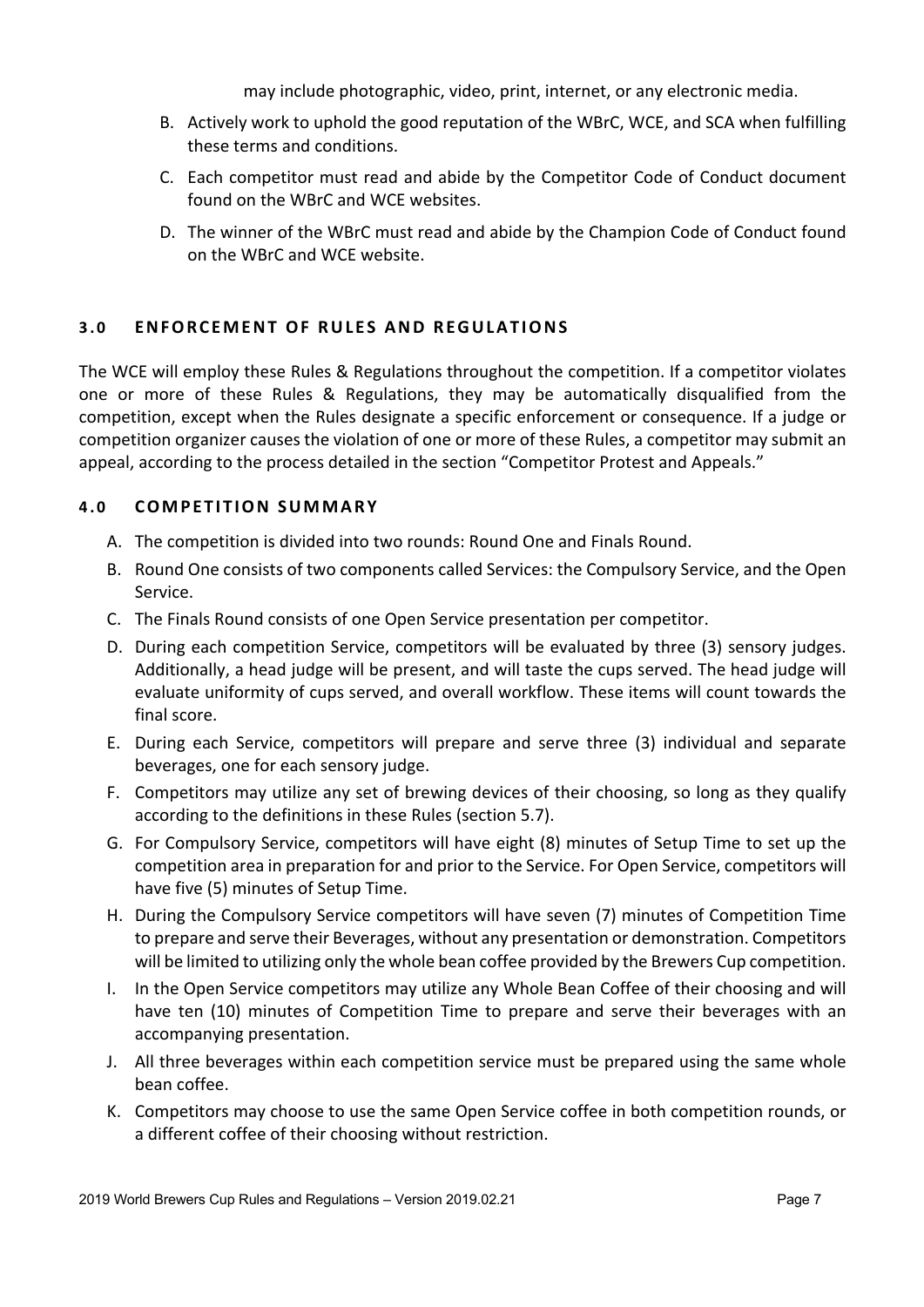- L. Competitors may produce as many beverages as they like during their competition time. Only the beverages served to the judges will be evaluated.
- M. TDS measurements will be taken of each served beverage (for competitor reference).
- N. For National Competitions and subordinate feeder competitions (regional competitions, heats, etc.) only: at the discretion of the National Body or competition organizer, a competition may be held with a Round One that consists of only a Compulsory Service (with an Open Service in the Finals Round).
- O. Competitors may be scheduled to present their Compulsory Service and Open Service with only a short amount of time in between to prepare and reset their wares for the following service, so competitors should be aware of their scheduled times and work quickly.
- P. National Competitions (and subordinate competitions) may choose to hold the two Round One Services concurrently (requiring two sets of judges), or consecutively.

# **5.0 STANDARDS AND DEFINI TIONS**

## **5.1 COMPULSORY SERVICE**

- A. The Compulsory Service is one of two coffee services in the Brewers Cup competition.
- B. Competitors will be given eight (8) minutes of Setup Time and seven (7) minutes of Competition Time to prepare and serve three cups of coffee, each brewed individually, to three judges.
- C. Competitors in the Compulsory Service will all use the same whole-bean coffee, the same grinder and water, and the same standardized service vessels as provided by the Brewers Cup competition. One 250g bag of the whole-bean coffee will be provided right before each competitor's official practice time, and one 250g bag of the whole-bean coffee will be provided at the stage right before each competitor's setup time starts.
- D. As instructed by the Stage Manager competitors will prepare and serve their coffees when their competition time begins. Once their competition time finishes, competitors will pour approximately 100ml of water out of the kettle that was used to prepare the coffees into the cup provided by the organizer. Competitors will wait to clean their station (including brewers and kettles) until the head judge tastes both the coffee and the water.
- E. The beverages will be evaluated by sensory evaluation only and in accordance with the World Brewers Cup judging protocols (see relevant section below).
- F. In the Compulsory Service, accompanying information (visual, verbal, sensory, etc.) will not be evaluated and should not be presented.

## **5.2 OPEN SERVICE**

- A. The Open Service is one of two coffee services in the Brewers Cup competition.
- B. Competitors will be given five (5) minutes of Setup Time and ten (10) minutes of Competition Time to present, prepare, and serve three cups of coffee, each brewed individually, to three sensory judges.
- C. Competitors in the Finals Round will utilize their own whole-bean coffee and serve Beverages to the judges with an accompanying presentation that enhances the coffee experience.
- D. The competitors will be evaluated by sensory and presentation evaluation in accordance with the World Brewers Cup judging protocols (see relevant section below).

## **5.3 WHOLE BEAN COFFEE**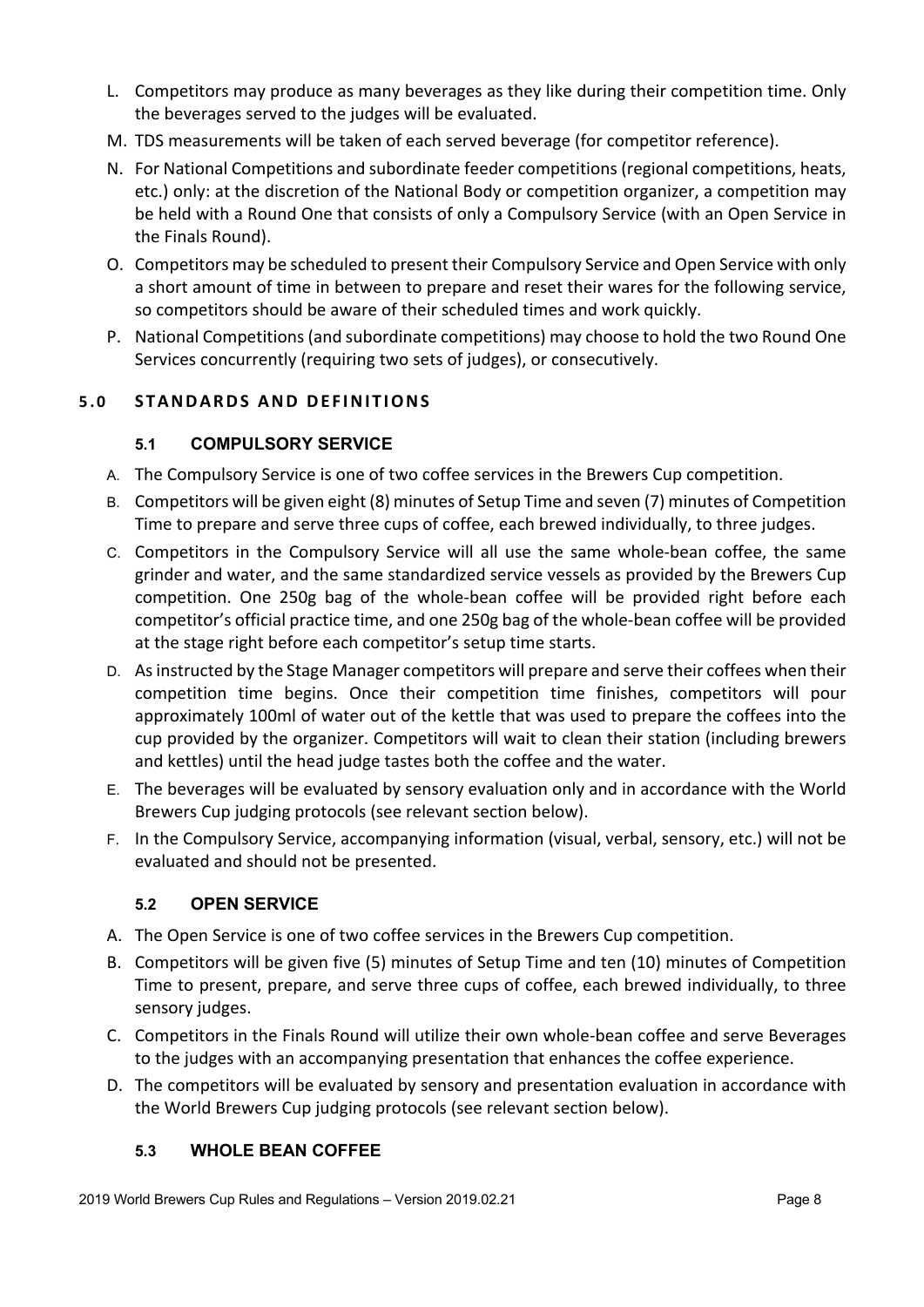- A. Whole bean coffee is the accumulation of roasted product of the seed of the fruit of a plant of the genus Coffea.
- B. Coffees may not have any additives, flavorings, colorings, perfumes, aromatic substances, liquids, powders, etc. of any kind added at any point between the time the coffee is picked (as cherry) to when it is extracted into beverage. Substances utilized during growing, cultivation, and primary processing of the green bean are permitted (water, yeast, coffee, coffee byproducts, fertilizers, etc.).
- C. Competitors are requested to supply a minimum of 2.0 kg of the same whole-bean coffee they are utilizing in their presentation to the competition organizers to be bulk-brewed for the audience and to brew and serve at the World Brewers Cup Brew Bar.
- D. The provided Compulsory Service coffee will be a medium to medium-light roasted fullywashed specialty-grade coffee (Agtron 60 to 80 Ground on 'gourmet scale'), roasted without major roasting defects, such as being baked or burnt, no more than seven (7) days prior to the competition day. If more than one individual roast-batch is provided, the batches will either be labeled uniquely, or the batches will be completely blended. All the provided coffee will be identical and individually packed and sealed.
- E. The Compulsory Service coffee information will not be revealed until the Round One concludes. The sponsor(s) of the Compulsory Service coffee will confirm the confidentiality responsibility with WCE.

# **5.4 THE BEVERAGE**

- A. The beverage must be an extraction from particles of whole bean coffee, using water as the solvent. No other additives of any kind will be allowed, aside from those contained within the relevant definitions of whole bean coffee, brew water, brewing devices, and service vessels. Additional water may be added ("bypass") to the beverage before serving to alter concentration.
- B. The beverage may have a total dissolved solids content of less than or equal to 2.00% or 20,000 ppm. This is to limit the beverage to the realm of what is commonly referred to as "filter coffee," distinct from espresso or other categories of coffee-extracted beverage.
- C. Competitors will prepare and serve three individual hot coffee beverages, one to each of the three sensory judges.
- D. Each of the three beverages should be between 120 and 375 ml. If a beverage served is found to be less than 120 ml or more than 375 ml, that particular beverage (cup) will be disqualified and receive no score.
- E. It is not necessary to serve the entire quantity of beverage produced during the coffee preparation. However, each sensory judge must be finally served at least 120 mL of the beverage to evaluate.

## **5.5 BREW WATER**

- A. Competitors must utilize the water provided by the competition for Compulsory Service, but competitors may utilize their own brew water for Open Service.
- B. Provided water will be calibrated to within the acceptable ranges according to section 7.2 below.
- C. If a competitor chooses to utilize their own water, the water may be analyzed to ensure that it does not contain prohibited levels of additives or chemicals. Competitors should be aware that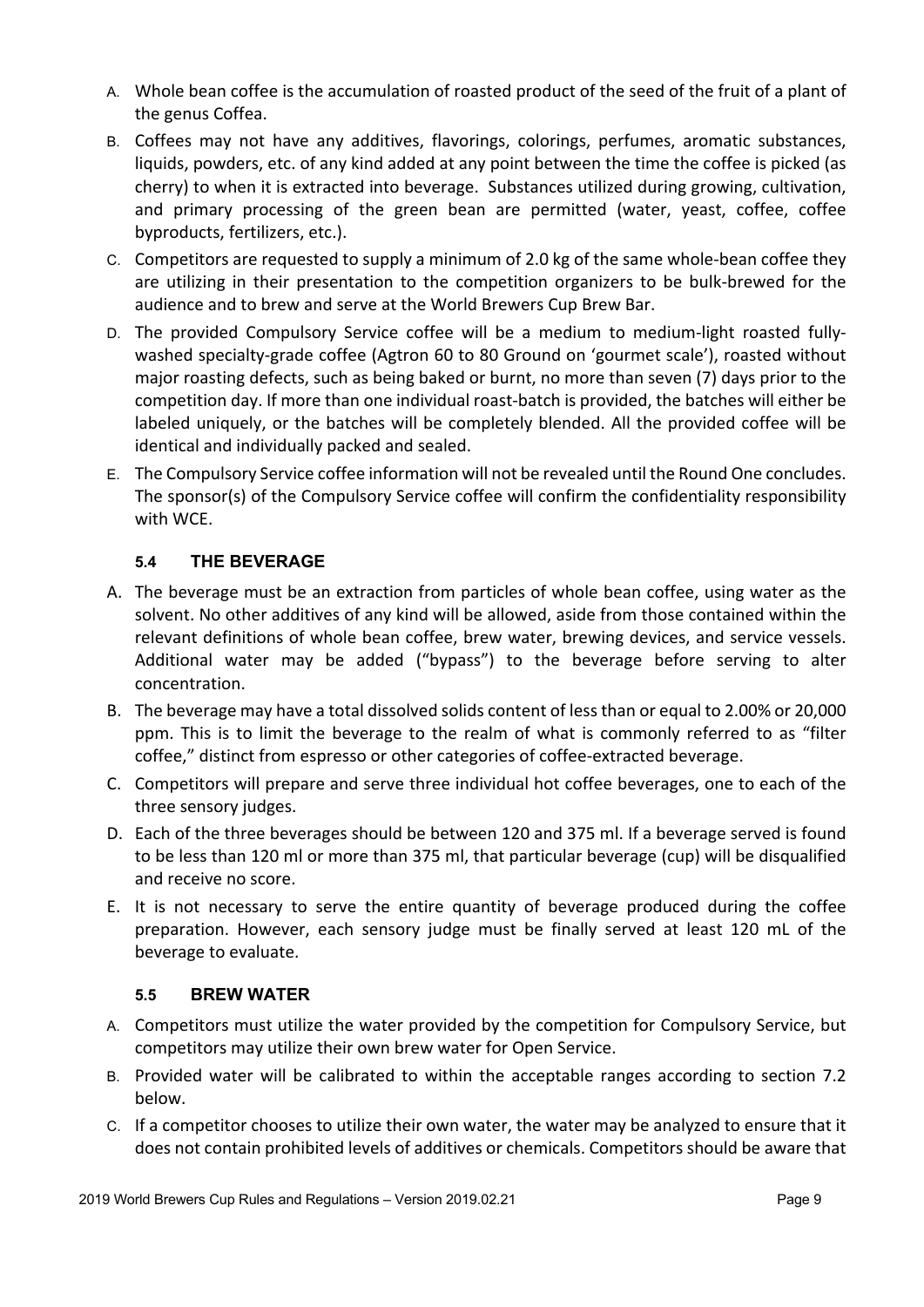the head judge will taste the water at both room temperature and heated right before their competition time starts, to verify that the water does not contain any flavors or characteristics not typical of clean potable water. Competitors intending to utilize their own water for Open Service must notify the Event Manager and/or Stage Manager prior to competing.

- D. Provided water will be available both at room temperature and heated to between 96.0 and 98.5°C.
- E. If a competitor chooses to use their own water for Open Service, they must also provide their own device to heat the water to the desired temperature. Electrical power provided to power such devices will be limited to that provided by the competition (see section 7.4).

# **5.6 GRINDER**

- A. A grinder is a device that grinds whole bean coffee into smaller physical particles without changing the chemistry of the coffee, aside from that directly related to the grinding of the coffee (friction, heat, etc.), and does not add any additives to the coffee.
- B. Within the competition area and during competitors' competition time, competitors must NOT use any grinder other than the provided sponsored grinder. At the Open Service, competitors may use the grinder provided by the competition or a grinder that they have provided for themselves outside of the competition area or in advance of the competition time.

# **5.7 BREWING DEVICE**

- A. A brewing device is any item that a competitor uses during, and is involved in, the beverage extraction.
- B. Brewing devices must be "manual" in nature, and may not include or involve mechanical action powered by supplemental forces (e.g., electricity) other than those exceptions below:
	- i. Mechanical action powered by the competitor's manual action (e.g. hand and/or arm action), by gravity, or created by the act of coffee brewing itself (e.g. pressure in vacuum brewers, movement in balance brewers) is permitted.
	- ii. Heat sources are allowed (electrical, magnetic, or liquid fuel), provided they are used to heat water or the coffee beverage and not to power any additional mechanism.
	- iii. A machine or mechanism that supplies the competitor with brew water is allowed, though if it involves any automated and/or portioning mechanism (e.g., a machine programmed to dispense a specific quantity of water), it may not be used directly on the coffee. For example, an automatic water delivery machine could dispense into a pouring vessel, but not directly on the coffee.
- C. Competitors must utilize their own brewing devices. While sponsors may make certain brewing devices available for competitor use, competitors are ultimately responsible for supplying their own brewing devices (including filtration media if applicable). The World Brewers Cup cannot be held responsible for the operational or structural integrity of the brewing devices supplied. Competitors using those devices should thoroughly test and inspect them.
- D. Competitors may utilize as many or as few brewing devices as they wish in order to produce the required three preparations within the allotted time.
- E. Brewing devices must not add any additive substances to the beverage whatsoever.

## **5.8 COFFEE PREPERATION**

A. The coffee preparation for each judge shall consist of separate and individual preparation(s).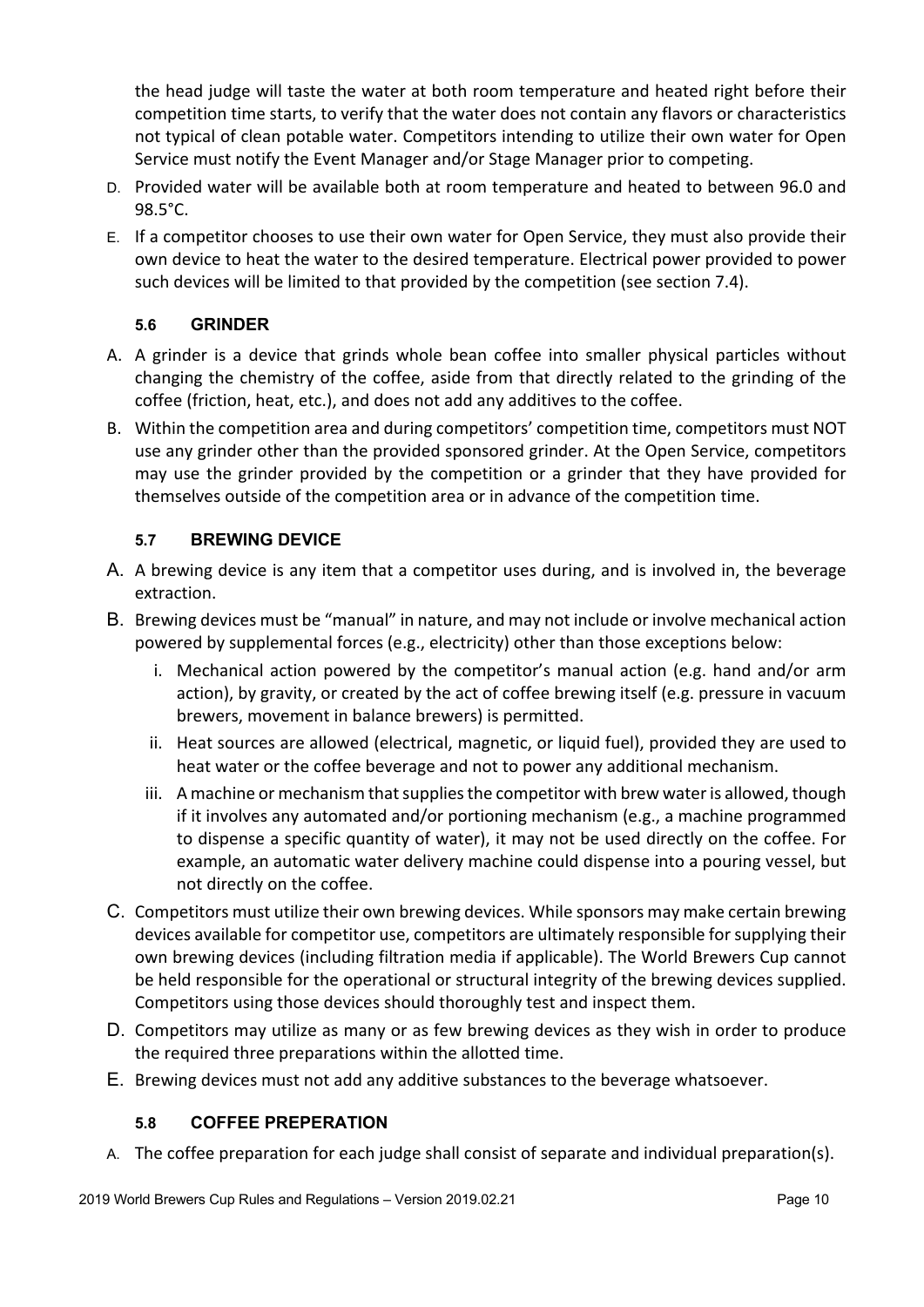- B. A "separate and individual preparation" is defined as an extraction directly resulting from one distinct quantity of coffee and one distinct quantity of water. Competitors may therefore NOT serve more than one judge from any distinct and individual preparation (e.g., competitors may NOT prepare a single 1 litre French press and pour it into three cups for the judges. Acceptable service would involve the use of three individual French presses).
- C. The "extraction time" is defined as the duration of time that begins the moment the brew water and coffee grounds first come into contact and ends the moment the competitor stops brewing. Brewing stops when the extracted beverage has completely separated from the coffee bed (water retained within the coffee grounds is not considered part of the "extracted beverage"), or when the barista has cut the flow of extracted beverage into the service vessel, whichever comes first. Water due to pre-wetting of filters will not be considered as "brew water".
- D. In both competition rounds beverages will be disqualified if the extraction time begins before the competition time begins.

## **5.9 SERVICE VESSEL**

- A. A service vessel is a cup, server, or other vessel in which the competitor serves the coffee beverage to the judges.
- B. A minimum of three service vessels are required per coffee service or presentation.
- C. Coffee beverages must be served in one complete portion of minimum 120 ml for each judge (e.g., they may not be served in two or more distinct portions of beverage as a "split beverage").
- D. Service vessels should not impart any flavor or odors.
- E. There is no restriction on the material, shape, or size of the service vessels, though the judges should be able to pick it up and sip from it directly.
- F. The competition will supply a Standardized Service Vessel with a volume between 150 to 235 ml.
- G. During the Compulsory Service all competitors must serve their coffee in the Standardized Service Vessel.
- H. During the Open Service competitors have the option to use the Standardized Service Vessels or service vessels of their own provision.
- I. The "Aroma" score component will be evaluated as the coffee is served and from the cup the beverage is finally served in unless the competitor gives specific instructions during the Open Service. Competitors may override the protocol and provide a service vessel to evaluate the aroma, but they will need to decant the beverage into the final cup, within the competition time, for judges to evaluate the beverage.
- J. To accelerate cooling, the coffee may be decanted into the Standardized Service Vessel by the judges after Aroma is evaluated if the judges deem necessary. If the beverage is decanted in this manner there will be no impact on the evaluation.

## **5.10 TDS MEASUREMENT**

- A. A TDS measurement device will be used to measure the total dissolved solids of each brew.
- B. The TDS measurement protocol will be found in this document.
- C. TDS measurements will be recorded on each scoresheet as a percentage to two decimal places (hundredths-place, e.g. 1.15%).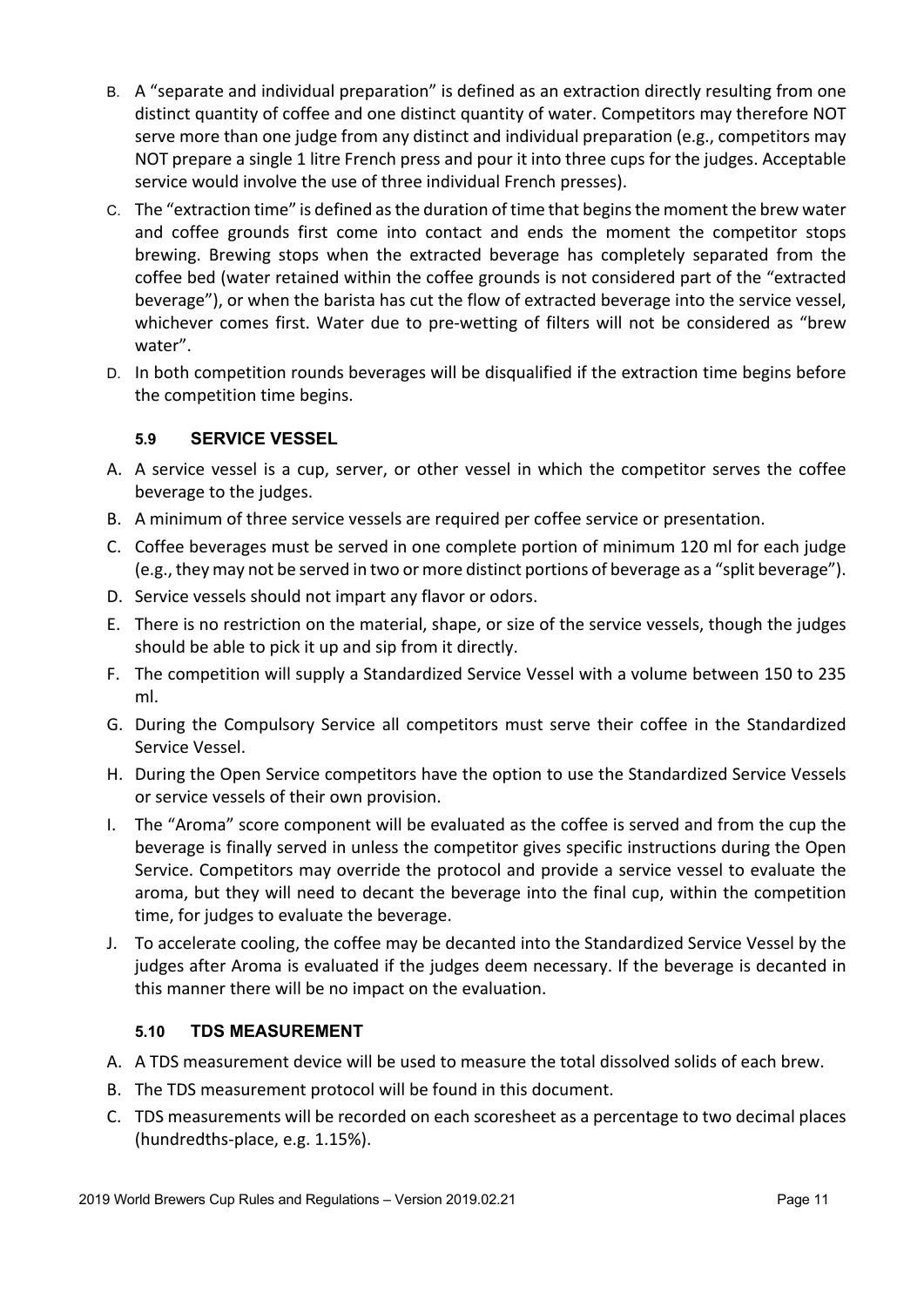D. TDS measurements are provided for the competitor's reference only and will not be involved in the scores.

## **6.0 COMPETITION AREA**

The full competition area for the World Brewers Cup will consist of one Compulsory Service station and two individual Open Service stations. National competitions and feeder competitions (regional competitions, heats, etc.) may utilize competition station configurations that are appropriate to their competitions.

# **6.1 COMPULSORY SERVICE STATION**

The Compulsory Service Station consists of:

- A. Machine Table: A table will support the hot water machine, sponsored coffee grinder, cleaning accessories, and other tools and accessories. The hot water machine and grinder may not be moved by the competitors.
- B. Work table (2): Two separate surfaces will be designated as competitor preparation tables. Competitors will use their assigned table to setup their equipment and prepare their coffees.
- C. Judges table: The judges will be seated at a table, situated in such a way that obscures the judges' view of the competitors.

## **6.2 OPEN SERVICE STATION**

The Open Service Station consists of:

> A. Judging Table: The judges will be seated side-by-side at a rectangular table (approximately 0.75

> > competitor presentations.





to 1.0 meters high,  $\Box$   $\Box$ approximately 0.8  $\Box$ and prepared to **the contract of the contract of the contract of the contract of the contract of the contract of the contract of the contract of the contract of the contract of the contract of the contract of the contract** 

B. Machine Table: A table will support the hot water machine, the sponsored coffee grinder, cleaning accessories and other tools and accessories. The hot water machine and grinder may not be moved by the competitors.

## **7.0 MACHINERY, ACCESSORI ES, AND RAW MATERIAL S**

## **7.1 HOT WATER MACHINE**

Competitors have the option to use the sponsored hot water dispenser or to supply their own brewing water at Open service. The hot water machine will be set to dispense water between 96.0°C and 98.5°C, measured at the point of use (nozzle or spigot).

Competitors may not change, adjust or replace any element, setting, or component of the hot water machine. Any changes or adjustments made may be grounds for disqualification decided upon by the stage manager and/or head judge. Any damage to the competition equipment due to misuse or abuse is grounds for disqualification.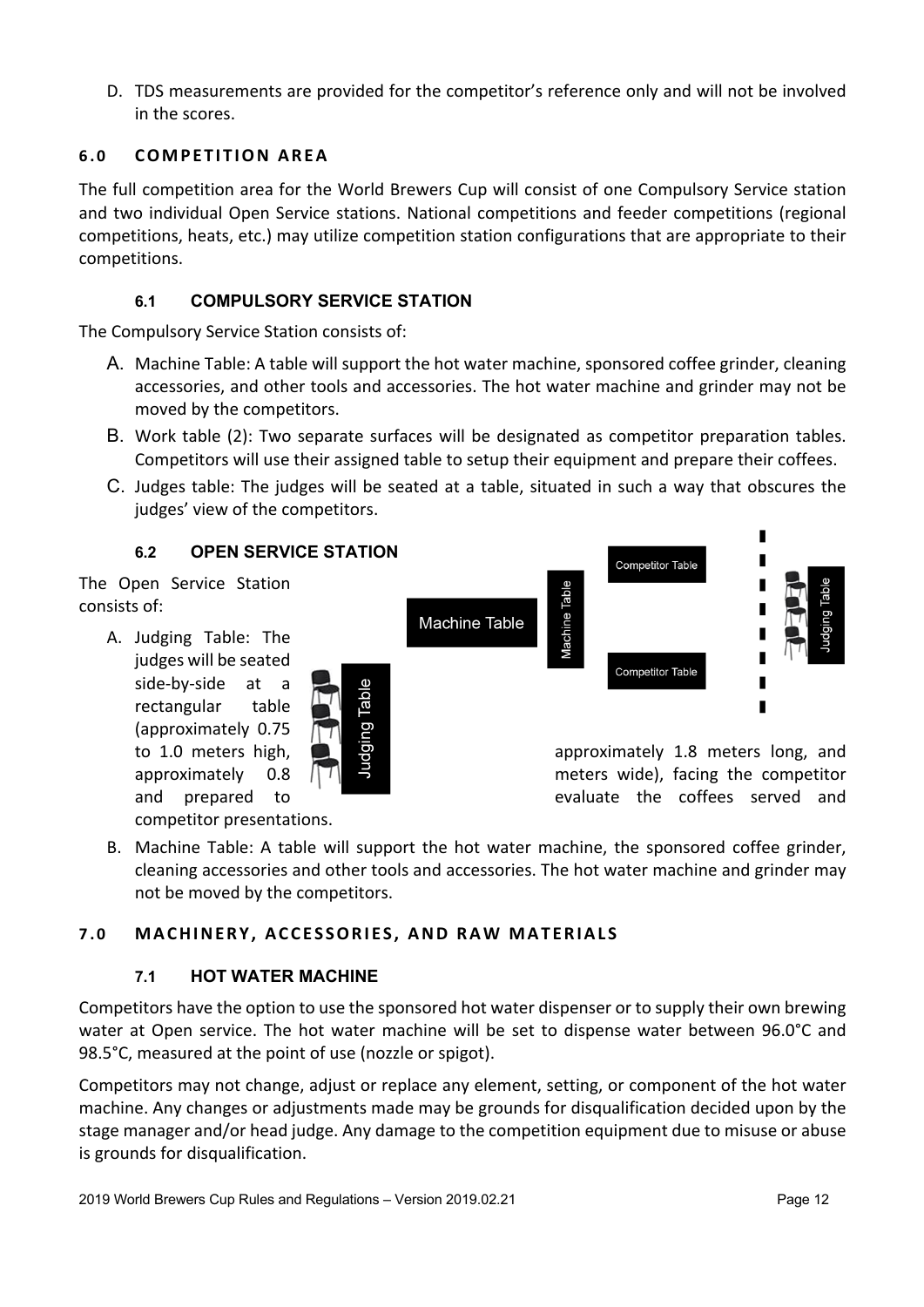# **7.2 WATER**

Competitors have the option to use the sponsored water or to supply their own brewing water for Open Service.

The sponsored official hot water machine will be dispensing sponsored water only. Competitors do not have the option of using their own water with the sponsored hot water machine.

The sponsored water will be calibrated with the following standard as the target:

Odour: Clean/fresh, odour free

Colour: Clear color

Total Chlorine/Chloramine: 0 (zero) mg/L

TDS: 85 mg/L (acceptable range 50-125 mg/L)

Calcium Hardness: 3 grains or 51 mg/L (acceptable range 1-5 grains or 17-85 mg/L)

Total Alkalinity: 40 mg/L (acceptable range at or near 40 mg/L)

pH: 7.0 (acceptable range 6.5 to 7.5)

Sodium: 10 mg/L (acceptable range at or near 10 mg/L)

## **7.3 GRINDER**

A sponsored coffee grinder will be located on the equipment table for competitor use.

Competitors may use the sponsored grinder or another grinder of their choosing for the Open Service, however only the sponsored grinder may be used in the competition area and during the competition time. If a competitor uses a grinder of their choosing (not the sponsored grinder) it may not be used in the competition area (on stage) or during the competition time. It will not be plugged into the electrical supply of the competition stage.

Coffee ground before the setup or competition time will be allowed only at the Open Service. Coffee must be ground using the sponsored grinder during either the setup or competition time at the Compulsory Service.

The sponsored grinder will be announced on the competition website or by email no later than eight (8) weeks prior to the events.

## **7.4 ADDITIONAL ELECTRICAL EQUIPMENT**

Competitors may bring up to two pieces of additional electrical equipment to be used during their coffee preparation and/or presentation. Competitors must notify the WCE event manager prior to arriving at the event of any additional electrical equipment they are bringing (e.g. hot plate, water kettle, etc.). Total power requirements for the additional electrical equipment must be accommodated by a single-phase circuit which will be shared with the grinder(s).

It is the competitors' responsibility to ensure the provided electrical service is sufficient to power the competitor's additional equipment. No "technical appeals" will be accepted due to excessive electrical needs for a competitor's additional equipment.

There is no restriction on additional equipment that does not require use of the provided grounded electrical service, provided such equipment is otherwise permitted by these Rules.

# **7.5 PROVIDED FACILITES AND EQUIPMENT**

2019 World Brewers Cup Rules and Regulations – Version 2019.02.21 Page 13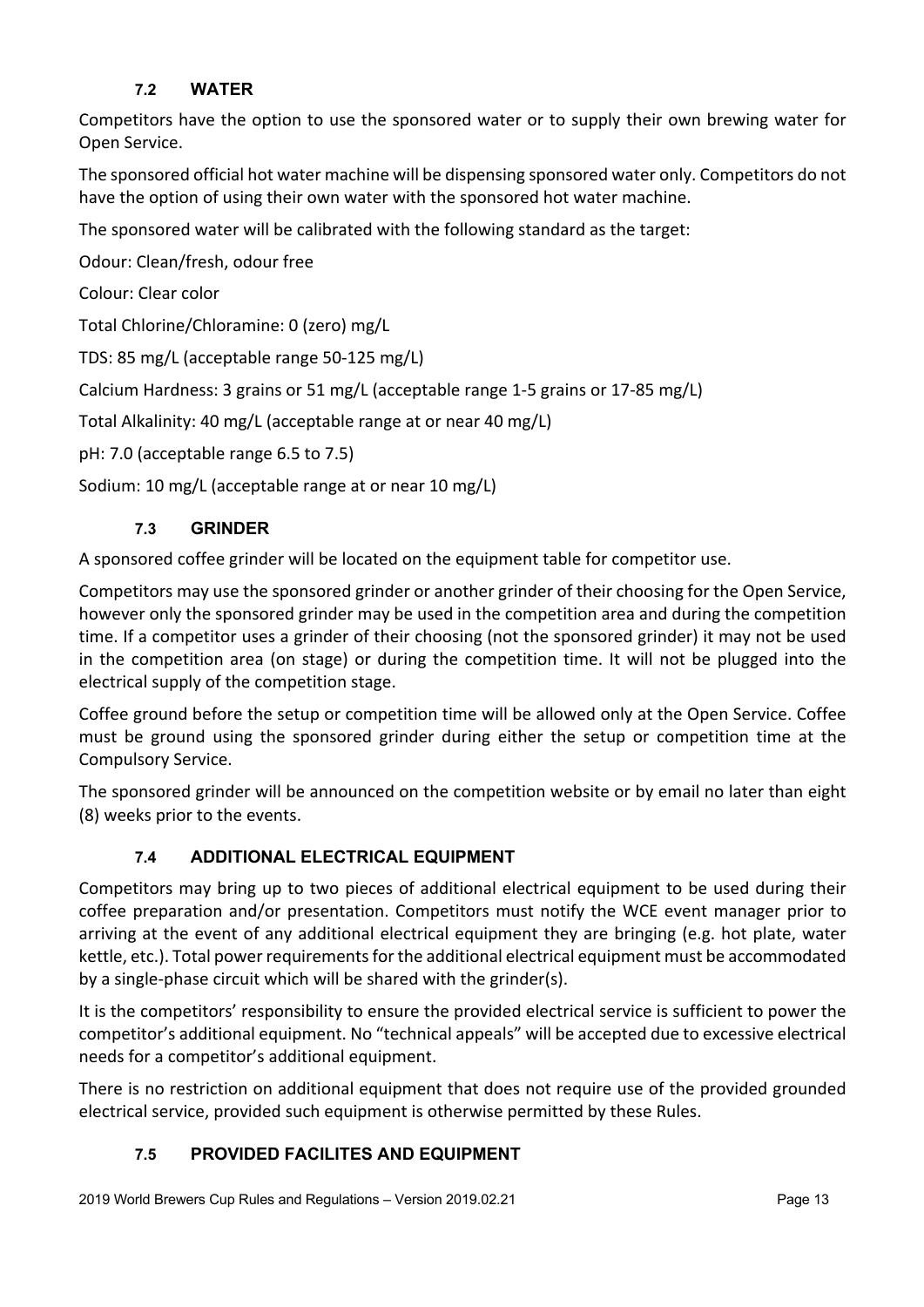The competition area will be equipped with the following:

- 1 Equipment Table (For the provided hot water machine and grinder, and additional equipment)
- 2 Service Table (Judging table)
- 3 Hot water machine
- 4 Official coffee grinder
- 5 Standardized service vessels
- 6 Cleaning brushes (for grinder and counter)
- 7 Trash can and/or compost bin
- 8 Bucket for discarded liquid
- 9 Cupping spoon and water for judges

# **7.6 COMPETITOR EQUIPMENT AND SUPPLIES**

Competitors are required to bring all supplies necessary for their presentation. Competitors should make allowances for breakage during travel and/or during the competition. Competitors are responsible for and in charge of their own equipment and accessories while at the competition. The World Championship, volunteers and event staff are not responsible for the safety of items left in the competition area.

Competitors are highly encouraged to minimize the equipment they use for the performance and bring functional items only (e.g. brewing devices, information of coffee or brewing etc.). No cupping spoon, or napkin is required for the judges' table. Providing non-required items may cause competitors to lose points in the "overall workflow" section of the scoresheet. If competitors provide the items NOT allowed in the rules below during their Open Service, they will receive a score of zero (0) for "customer service" section of the scoresheet.

Competitors must bring the following:

- 1 Brewing devices
- 2 Coffee filtration media
- 3 Open service coffee (competitors should bring enough for practice, competition, and a minimum of 2kilos for service to attendees)

The following are optional:

- 1 Spare brewing devices
- 2 Additional electrical equipment (maximum two items)
- 3 Brewing device stands
- 4 Brewing device accessories
- 5 Scales (for mass measurement)
- 6 Thermometers (for temperature measurement)
- 7 Timers (for time measurement)
- 8 Additional coffee filtration medium
- 9 Service vessels for open service (at least three plus spares)
- 10 Cleaning cloths/rags
- 11 Visualized items such as printed items
- The following are NOT allowed:
- 1 Judging table decoration items which have no function for the coffee service.
- 2 Any sensory/food items, including water and ground coffee, for judges to consume except for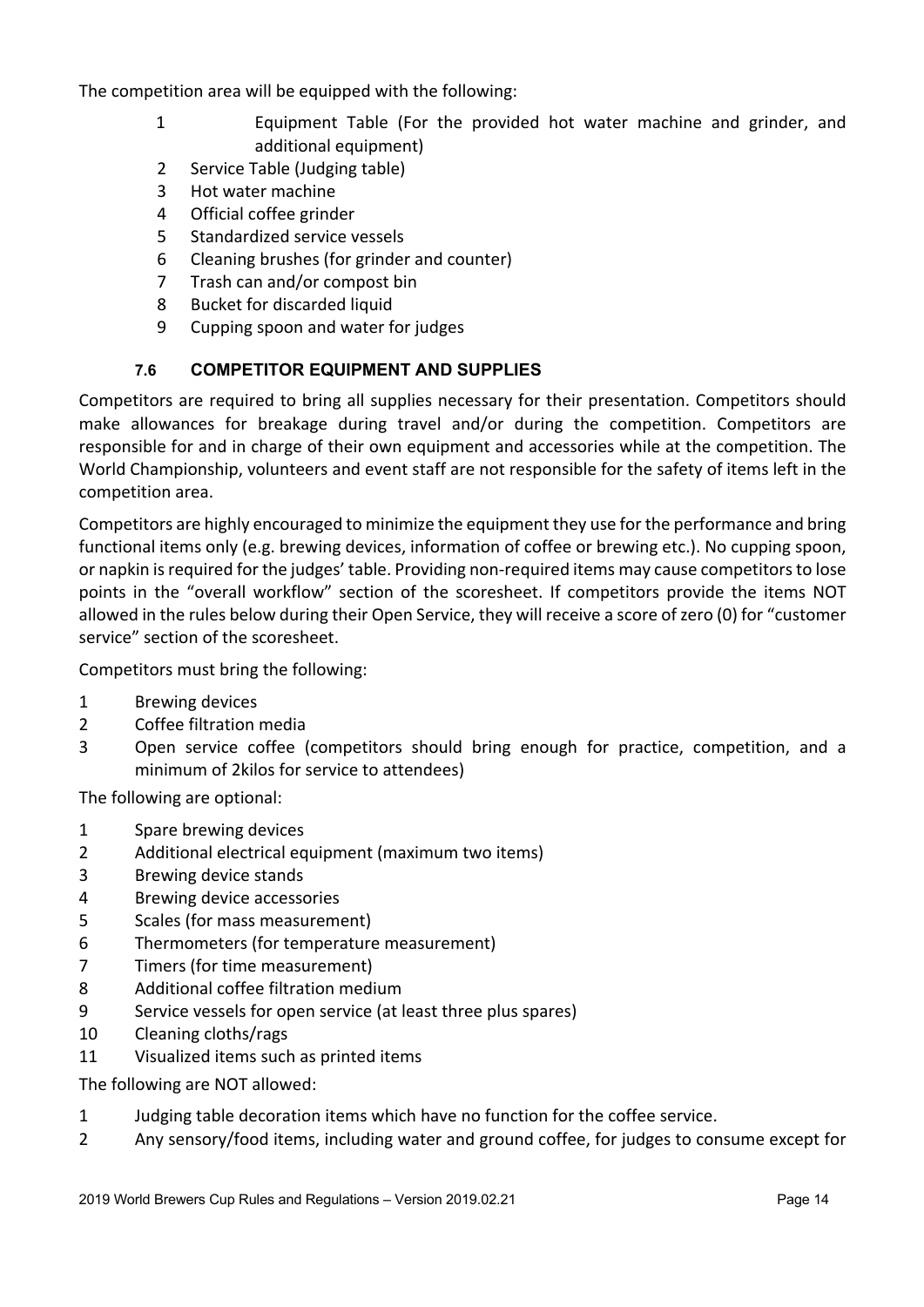coffee

## **8.0 COMPETITOR INSTRUCTIONS PRIOR TO PREPARATION TIME**

## **8.1 COMPETITOR ORIENTATION MEETING**

Prior to the start of the World Brewers Cup, a Competitor Orientation Meeting will take place. This meeting is mandatory for all competitors. During this meeting the Event Manager will make announcements, explain the competition flow, cover the competition schedule, and lead a tour of the stage and back stage areas. This will be an opportunity for competitors to ask questions and/or voice concerns to the Event Manager. If a competitor has not made advance plans with the WCE event organizer and does not attend the orientation meeting, they are subject to disqualification by the presiding head judges.

## **8.2 INTERPRETERS**

Competitors may bring their own interpreter. When speaking to the competitor the interpreter is only allowed to translate what the emcee or head judge has said. When a competitor speaks, the interpreter is only allowed to translate exactly what the competitor has said. No additional competition time will be allotted with the use of an interpreter. It is the competitor and coach's responsibility to read the Interpreters best practise document that is available from http://www.worldbrewerscup.org/. Competitor and Coach will be required to sign a statement confirming that they have read and understand what is required at the orientation meeting prior to the competition.

## **8.3 PREPARATION PRACTICE ROOM**

There will be a staging area designated as the competitors' preparation/practice room. This area will be reserved for the competitors, their coaches (one per competitor), volunteers and any WBrC officials. WBrC judges, press/media, competitor's family members and supporters may not be present in this area without consent from the WCE event organizer. Competitors will be able to store their equipment, accessories, ingredients, etc. in this room at their own risk. This room will also include a dishwashing station for competitors to use to wash glass and brewing devices. Competitors are responsible for cleaning their own dishes and glassware and keeping track of these items. Runners and event staff are not responsible for breakage or loss of dishes or competitor items.

## **8.1 COMPULSORY SERVICE COFFEE AND PRACTICE TIME**

#### Provided Compulsory Service Coffee

Right before each competitor's official practice time starts, each competitor will receive one 250g bag of the Compulsory Service coffee for practice. And right before each competitor's setup time starts, each competitor will receive one 250g bag of the Compulsory Service coffee for competition. See "Standards and Definitions" for more about the provided coffee.

#### Brewers Cup Practice Time

Competitors will be able to practice brewing with the provided coffee and their own coffee during their scheduled competition day. The WCE event manager will provide details of the Practice Time during the Competitors' Orientation Meeting.

#### **8.2 BE ON TIME**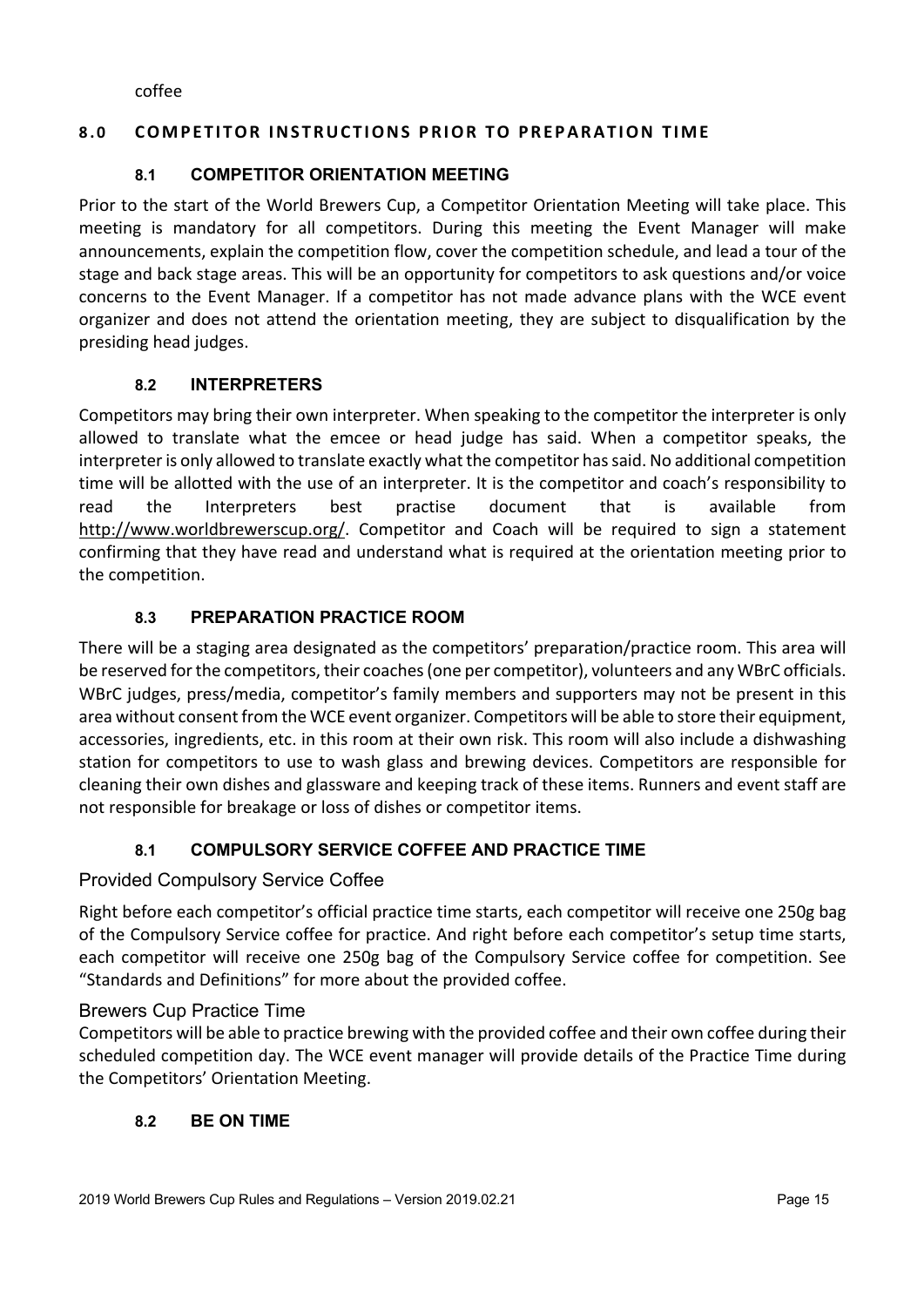Each competitor should be at the competition at least 30 minutes prior to their scheduled preparation time. Any competitor who is not onsite at the start of their competition time will be disqualified.

# **8.3 STATION MAINTENANCE**

Competitors will be responsible for keeping the preparation area clean and ready for the next competitor. There will not be "station maintenance" volunteers, so competitors should clean and organize the station at the end of their competition time.

# **9.0 ROUND ONE COMPETITION**

## **9.1 SUMMARY**

In Round One competitors will present two coffee services: Compulsory Service and Open Service. Scores for Round One will be calculated as the sum of scores for Compulsory Service and Open Service.

Competitors will be assigned a scheduled Setup Time and Competition Time for both Compulsory Service and Open Service. Competitors who are not ready to begin their Setup and/or Competition time at their designated time will be disqualified. If the competition is delayed, competitors should still be ready to begin their setup at the scheduled time.

# **9.2 COMPULSORY SERVICE**

## Setup Time

Competitors will be assigned a scheduled Setup Time for Compulsory Service.

Competitors will have eight (8) minutes to setup their station and prepare all relevant items for the Competition Time. Electrical equipment may be setup and plugged in prior to the start of Setup Time but may not be energized (turned on) until Setup Time begins.

When Setup Time concludes the competitor must cease all active preparation and manipulation of items on the Machine Table and the Competitor Table that will be involved in the coffee service until the Competition Time begins. Competitors may not be holding in their hands anything involved in the coffee service after the Setup Time concludes, with the one exception of a timer.

Competitors should account for the fact that the time between the end of Setup Time and beginning of Competition Time may and shall vary.

## Begin Competition Time

Competitors will be scheduled on an alternating and staggered timetable. After their eight (8) minutes Setup Time the competitor will start their competition time by announcing this to the timekeeper. The competitor should verify that the timekeeper is prepared to start the timer.

The competitor must begin their competition time before the brew water and coffee first come into contact or they will be disqualified (water used for the "pre-wetting" of filtration media and similarly "non-brew water" will not count toward this).

## Competition Time

The competitor has seven (7) minutes to prepare and serve their coffees to the judges.

All competitors must exclusively use the Compulsory Service coffee, as provided by the competition, and no other coffee (whole bean or ground).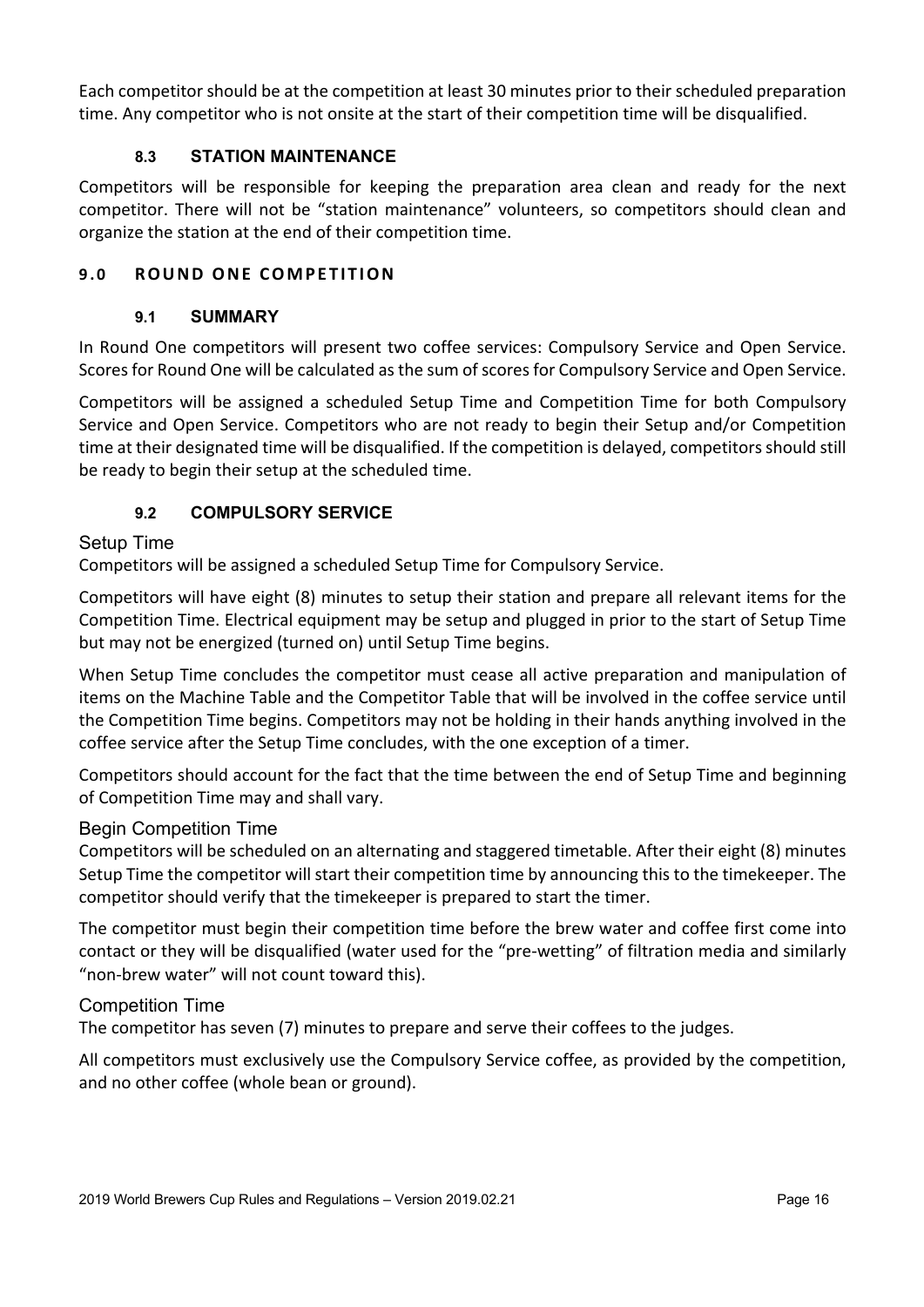No "presentation" should be performed whatsoever. Competitors should endeavour to work quietly. If the Head Judge determines that the competitor is endeavouring to influence or "present" to the judges the competitor may be disqualified.

Competitors will not prepare their coffees at the judging table. The judging table is for the evaluation of the beverages only, and judges will not be able to observe the preparation.

Competitors must make the beverage by using the coffee and water provided on the competition stage counter during the competition time.

Beverages must be prepared and served according to these Rules- specifically the "Standards and Definitions" section found in section 5.0.

The competitor is to serve the beverages to the judges by placing them on the designated service tray located at the end of the preparation station. A service porter will deliver the beverages to the judges.

## End Competition Time

Competition time ends when the competitor serves the third and final beverage, or when their competition time has elapsed, whichever occurs first. A competitor does not need to announce or otherwise indicate the end of their competition time.

The competitor whose beverages are not served within eight (8) minutes will be disqualified. However, judges may continue to evaluate and score the beverage for the competitor's reference only.

Once their competition time finishes, competitors will pour approximately 100ml of water out of the kettle used by competitor to prepare the coffees into the cup provided by the organizer.

Competitors will wait to clean their station including brewers and kettles until the head judge tastes the coffees and water served. Once the competitor receives a signal from the Stage Manager/runner, the competitor is to clean up and quickly prepare the station for the next competitor.

Time Penalties

- A. If the competitor has not finished their presentation during the allotted 7-minute period, they are allowed to proceed until the preparation or presentation is completed.
- B. After the 7 minutes has lapsed, 0.5 point shall be deducted for every 1 second over 7 minutes from the competitor's total score up to a maximum penalty of 30 points (1 minute).
- C. Any competitor whose preparation or performance period exceeds 8 minutes will be disqualified

#### **9.3 OPEN SERVICE**

#### Setup Time

Competitors will be assigned a scheduled Setup Time for Open Service.

Competitors will have five (5) minutes to setup their station and prepare all relevant items for the Competition Time. Electrical equipment may be setup and plugged in prior to the start of Setup Time but may not be energized (turned on) until Setup Time begins.

When Setup Time elapses, the competitor must cease all active preparation or manipulation of items on the Machine Table or Competitor Table that will be involved in the coffee service until the Competition Time begins. Competitors may not be holding in their hands anything involved in the coffee service after the Setup Time elapses, with the exception of a timer.

Competitors should account for the fact that the time between the end of Setup Time and beginning of Competition Time may and shall vary.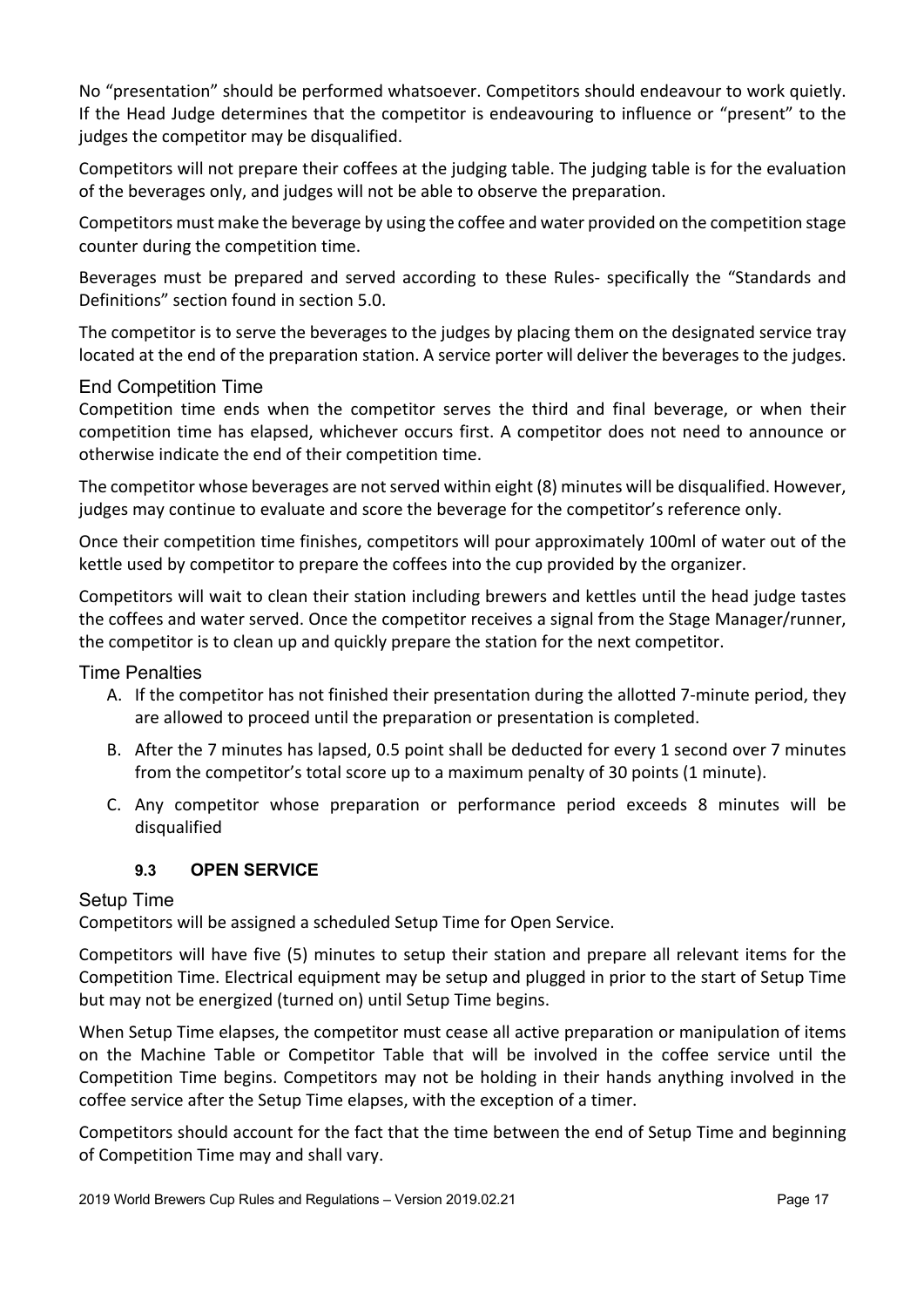Once the Setup Time concludes, competitors who utilize their own water must provide two approximately 100ml samples of water: one at room temperature and the other heated. The two vessels will be provided by the event organizers. The samples will be poured from the kettle, container, or bottles that the competitor uses to prepare the coffee. Both samples will be evaluated by head judge to verify that the water does not contain any flavours or characteristics not typical of clean potable water.

Begin Competition Time

Competitors will be assigned a scheduled Open Service competition time. After their five (5) minutes Setup Time the competitor will start their competition time by announcing this to the timekeeper. The competitor should verify that the timekeeper is prepared to start the timer.

## Competition Time

Competitors will have ten (10) minutes to prepare, serve, and present three individual preparations of brewed filter coffee to three judges.

Competitors will utilize whole bean (or ground) coffee of their choosing.

Competitors have the option of grinding their coffee and preparing brew water during the competition time or beforehand.

Coffee service should be accompanied by a presentation to the judges that articulates the tasteexperience presented, demonstrates excellent customer service and enhances the overall coffee experience

Beverages must be prepared and served according to these Rules.

The competitor is to serve the beverages to the judges by placing them on the judging table, one in front of each judge. Competitors must actively place each beverage in front of a judge in order to for it to be deemed "served."

End Competition Time

Competition time ends either when the competition time has elapsed, when the competitor stops their competition time-clock, or when the competitor raises their hand and announces "time," whichever occurs first.

A competitor whose beverages are not served within eleven (11) minutes will be disqualified. However, judges may continue to evaluate and score the beverage for the competitor's reference only.

The judges will not evaluate based on anything said, served, or presented before or after the competition time.

Once the competition time is over the competitor is to return to the preparation area to clean up and prepare the station for the next competitor.

## Time Penalties

- A. If the competitor has not finished their presentation during the allotted 10 minute period, they are allowed to proceed until the preparation or presentation is completed.
- B. After the 10 minutes has lapsed, 0.5 point shall be deducted for every 1 second over 10 minutes from the competitor's total score up to a maximum penalty of 30 points (1 minute).
- C. Any competitor whose preparation or performance period exceeds 11 minutes will be disqualified.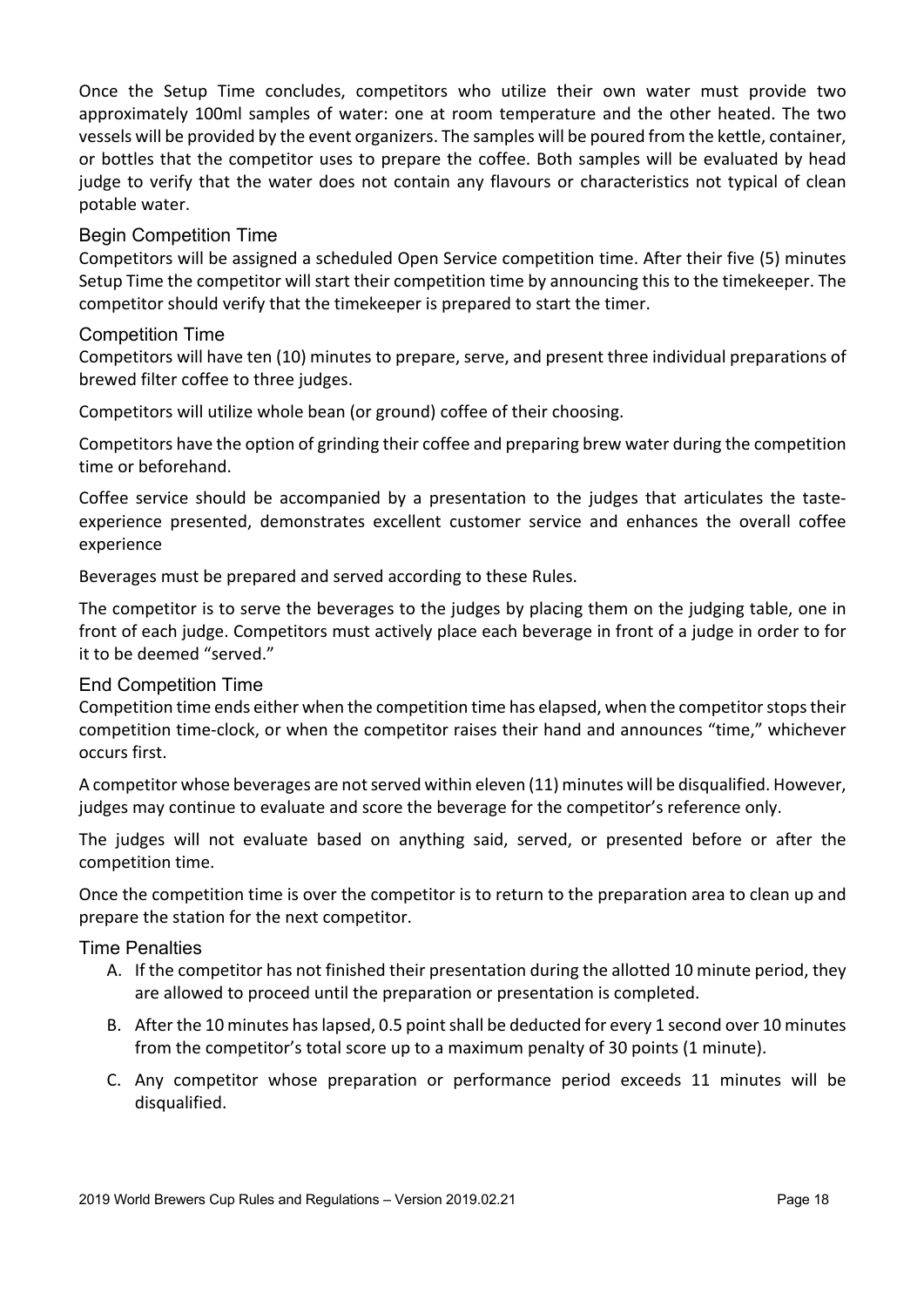## Additional Open Service Information

Competitors should present their coffees with an accompanying presentation that enhances the taste experience of the coffees and relates to exemplary service in a real-world specialty coffee experience.

The presentation will be evaluated based on how well the taste-experience matches the competitor's description.

Presentations may be creative, informative, and entertaining, but should always be focused on enhancing the judges' coffee experience.

Competitors may not serve or present any food, drink, or aromatic experience for the judges other than the brewed coffee served. Any such service will not be evaluated by the judges and zero (0) score will be given in Customer Service category of the score sheet. Competitors may not ask the judges to physically move from their judging positions.

Judges will only evaluate beverages that are served to them in the final cup. If a competitor changes, modifies, affects, or otherwise interacts with the beverage or the cup after it was served to a judge, the beverage is considered served again and any prior evaluation will be disregarded, and the judge will evaluate that beverage as a new beverage. Judges may follow Aroma evaluation instruction given by the competitor. Once the beverage is decanted and finally served to the judges for taste evaluation, the competitor may no longer interact with the beverage or cup.

## **10.0 FINAL ROUND COMPETITION**

#### **10.1 SUMMARY**

The Final Round consists of the top six scoring competitors from Round One presenting Open Service presentations to three judges. The Compulsory Service scores from Round One will be carried over to the Finals round.

#### **11.0 TECHNICAL ISSUES**

A. During the preparation and/or competition time, if a competitor feels there is a technical problem with:

i.The electrical power supply

ii.The provided Official Grinder or Official Brew Water Machine

iii.For Open Service only: The audio visual equipment (e.g. the competitor's microphone)

…the competitor should raise their hand, call "technical" and ask for the Event Manager (during preparation time) or for the Head Judge (during competition time). The time will be stopped.

- B. If the Event Manager agrees there is a technical problem that can be easily resolved they will decide the appropriate amount of time for the competitor to be credited, if appropriate. Once the technician has fixed the problem the competitor's time will resume.
- C. If the technical problem cannot be solved in a timely manner the Event Manager/Head Judge will make the decision whether or not the competitor should wait to continue their performance or stop the performance and start again at a rescheduled time.
- D. If a competitor must stop their competition time the Event Manager will reschedule the competitor to compete in full again at a later time.
- E. If it is determined that the technical issue is due to competitor error or the competitor's personal equipment the Event Manger may determine that no additional time will be given to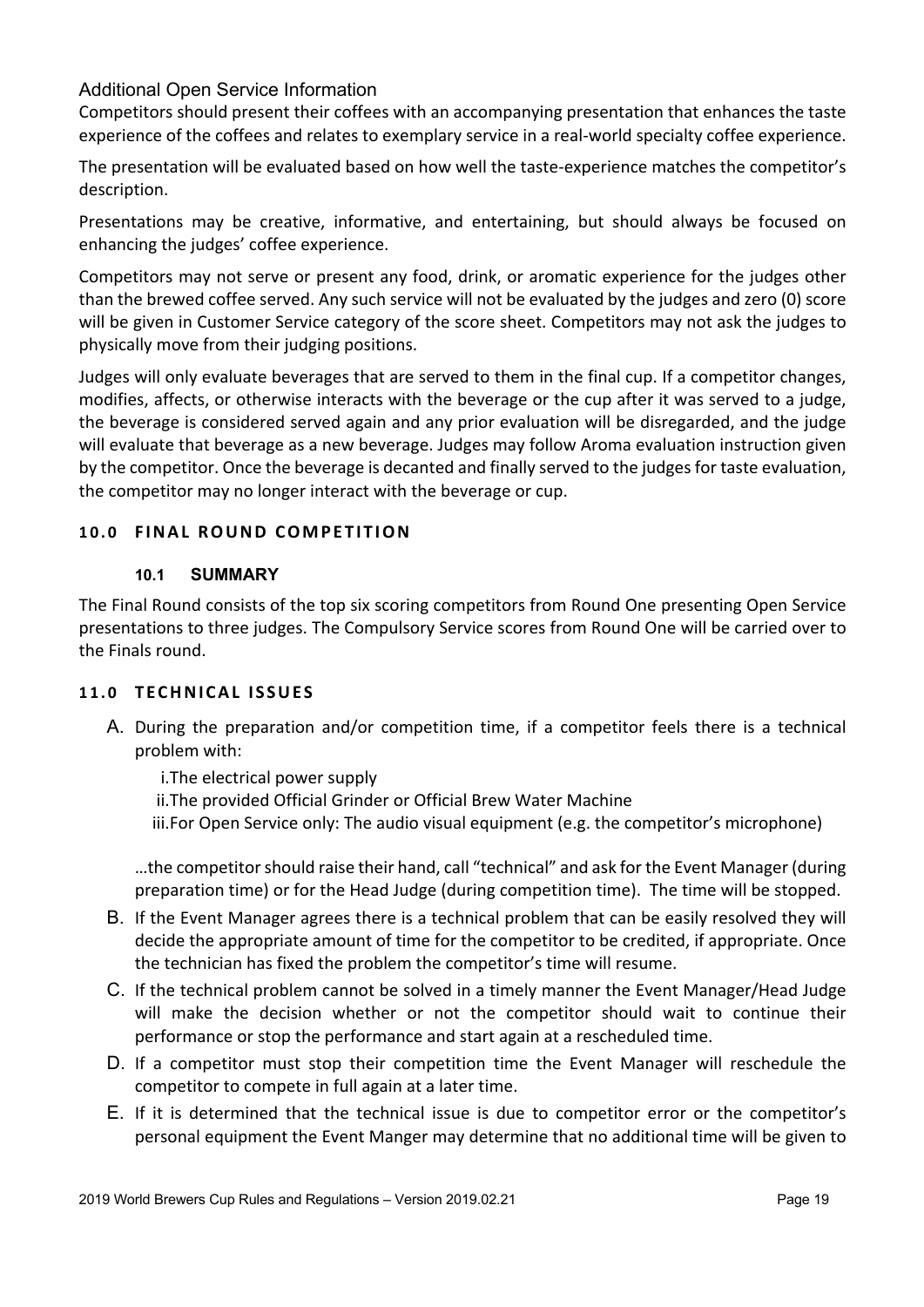the competitor and the preparation or competition time will resume without time being credited.

F. Unfamiliarity with equipment is not grounds for a technical timeout.

## **12.0 FORGOTTEN ACCESSORIE S**

- A. If a competitor has forgotten some of their equipment and/or accessories during their competition time, they must inform the head judge that they have forgotten an item(s) offstage and then retrieve the missing item(s) themselves. The competition time will not be stopped.
- B. Nothing may be delivered by the runners, supporters, team members or the audience during the competition time.

#### **13.0 SCOREKEEPING**

#### **13.1 OFFICIAL SCOREKEEPING**

The official scorekeepers are responsible for keeping all scores confidential.

#### **13.2 ROUND ONE SCORING**

#### Compulsory Service Scoring

In order to calculate the Total Cup Score, the scores for each of the seven Cup Score components are to be summed (with the scores for Acidity, Body, and Balance being doubled).

The competitor's total Compulsory Service score will be tabulated by adding the total of the three sensory judge scoresheets, one from each judge, and dividing the total by 3. (e.g. scores of 85.25, 91.00, and 89.50, for a combined total of 265.75 will result in a total score of 88.58).

The maximum possible Total Compulsory Service score is 100.

#### Open Service Scoring

Scores for the Total Cup Score will be tabulated as in Compulsory Service.

To calculate the Presentation Score, the two relevant scoring components will be added together, with the score for Taste Description and Customer Service being doubled.

To calculate the Open Service Score for each scoresheet, the Total Cup Score shall be added to the Total Score of Presentation, and that sum shall be divided by 1.40.

To calculate the competitor's average Total Open Service Score, the three sensory judges' Open Service Scores (one from each scoresheet) will be added together and the total divided by 3. And the total head judge score will be added to the average Total Open Service Score which is multiplied by 1.4, and then the sum will be divided by 1.6. (See Open Service Head Judge Scoresheet) The maximum possible Total Open Service score is 100.

#### Round One Score

Round One Total Score is calculated by adding the Compulsory Service Score and the Open Service Score. The maximum possible Round One Score is 200.

#### **13.3 FINAL ROUND SCORING**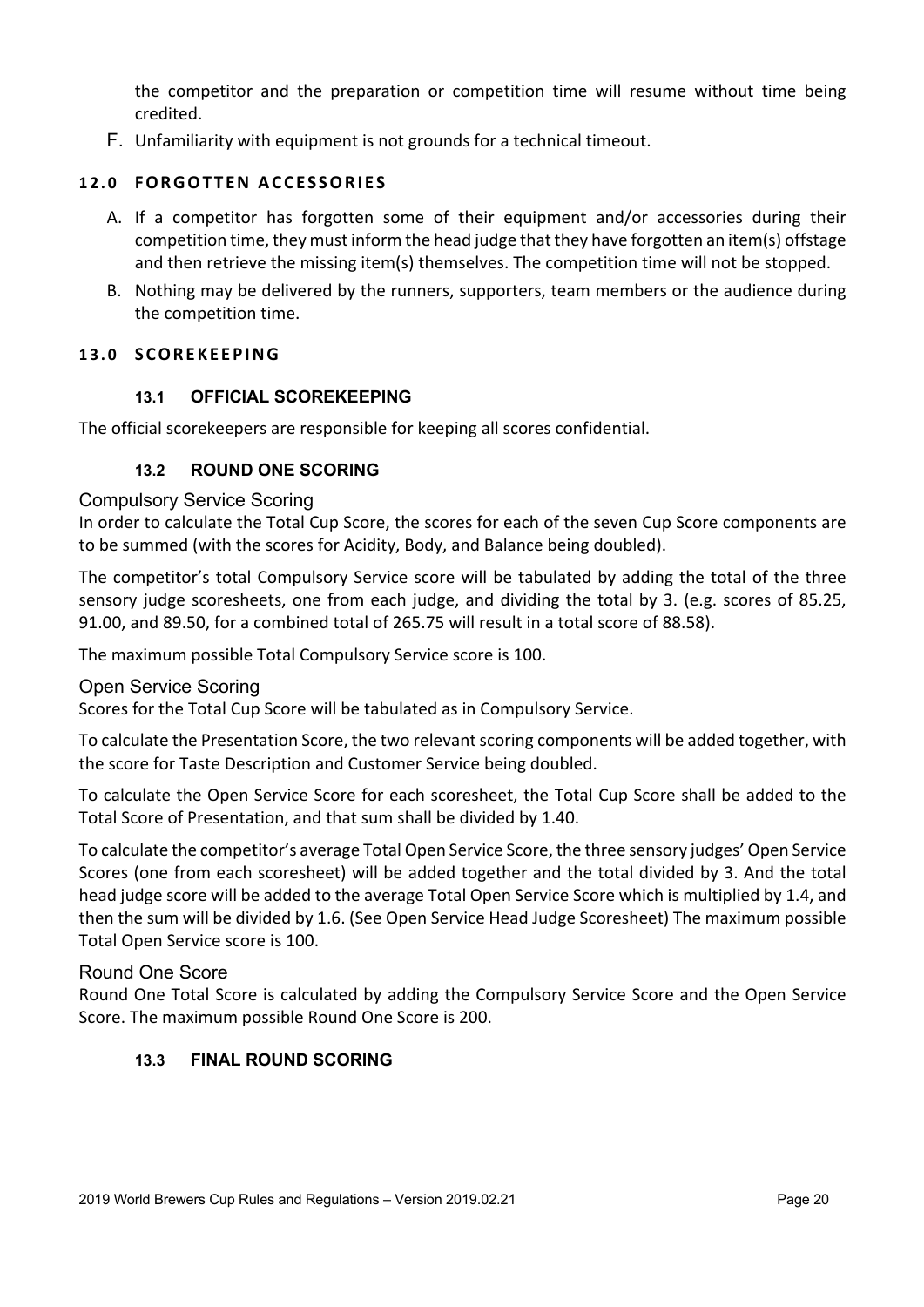- A. Scores for the Total Cup Score will be tabulated as outlined in Section 13.2 Compulsory Service Scoring, above.
- B. To calculate the "Presentation Score" the two relevant scoring components will be added together (with the score for Taste Description and Customer Service being doubled).
- C. To calculate the Open Service Score for each scoresheet the Total Cup Score shall be added to the Total Score of Presentation, and that sum shall be divided by 1.40.
- D. To calculate the competitor's Total Final Score the three Finals Scores (one from each sensory judge scoresheet) will be added together and the total divided by 3. And the total head judge score will be added to the average Total Open Service Score which is multiplied by 1.4, and then the sum will be divided by 1.6. (See Open Service Head Judge Scoresheet) The maximum possible Total Finals Open Service score is 100.
- E. Competitors that successfully progress onto the Finals round will have their Compulsory Service score from Round one added to the Finals Round Open Service score to get a total score. The competitor with the highest scores in both Compulsory Service and Finals Round Open Service scores combined will be the winner.

## **13.4 ROUNDING**

Scores shall be rounded to the nearest hundredths-place (e.g. a total score of 88.583333 will be rounded to 88.58)

## **13.5 TIE SCORES**

In Round One: If there is a tie between two or more competitors that results in more than six (6) competitors qualifying for the Finals Round, the procedure to determine placement be the following:

- A. The competitor with the higher Total Compulsory Service score will be ranked higher.
- B. If there is still a tie the competitor with the higher sum of "Flavor" scores on the Compulsory Service scoresheets will be ranked higher.
- C. If there is still a tie the competitor with the higher sum of "Balance" scores on the Compulsory Service scoresheets will be ranked higher.
- D. If there is still a tie the competitor with the higher sum of "Overall" scores on the Compulsory Service scoresheets will be ranked higher.
- E. If the scores are still tied the Finals Round will progress with however many competitors qualify with the top six scores.

In the Finals Round: If there is a tie between two or more competitors, the procedure to determine final standings will be as follows:

- A. The competitor(s) with higher sum of Finals Round Cup Scores (without the Presentation Scores) will be ranked higher.
- B. If there is still a tie the competitor with the higher sum of "Customer Service" points will be ranked higher.
- C. If there is still a tie the competitor with the higher sum of "Taste Description" scores will be ranked higher.

## **14.0 DEBRIEFING**

Following the awards ceremony, competitors will have an opportunity to review their score sheets with the judges on-site by the schedule announced by the event organizer. Competitors will not be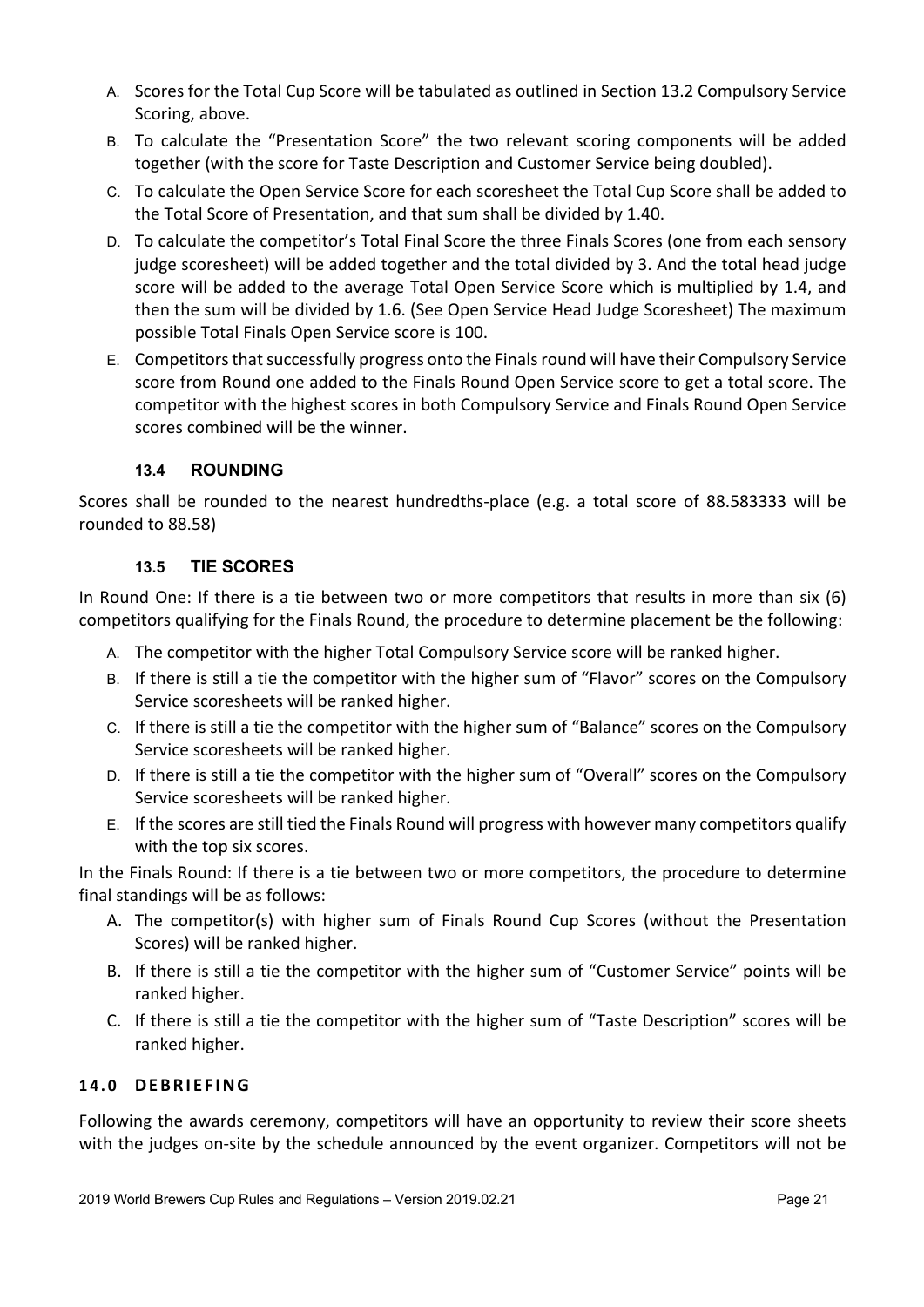allowed to keep their original score sheets before the WCE event manager scan the copy of the score sheets.

## **15.0 WORLD BREWERS CUP JUDGING**

# **15.1 WHO IS CERTIFIED TO JUDGE THE WORLD BREWERS CUP CHAMPIONSHIP?**

- A. Individuals judging the World Brewers Cup must be certified by the World Coffee Events Judges Certification Committee as demonstrating a thorough understanding of these Rules and possessing the necessary skills and experience to effectively and consistently perform complete organoleptic evaluations of coffee extracts (of 2.00% strength or lower) to a standard suitable for a World Championship Event.
- B. For national competitions and feeder competitions (regional competitions, heats, etc.) it is preferable to have judges holding the Certification described above. Individuals lacking this Certification but demonstrating significant experience evaluating coffees using standardized scoresheets (SCAA, COE, etc.) may also be used as judges when necessary.
- C. Judges must watch the World Brewers Cup Judges' Presentation or undergo a suitable training before judging.
- D. Judges must participate in the morning calibration session of each competition day.
- E. One head judge will be designated by the WCE event organizer (based on judging and professional experience) to evaluate Sensory uniformity and Overall workflow and to oversee deliberation of judges during the competition. The head judge will taste the cups served and their uniformity and workflow assessment will count towards final scores. The head judge will also take notes of the taste description and brewing method given by the competitors for reference.

## **15.2 GOALS AND PURPOSES FOR JUDGES**

- A. To support the barista profession.
- B. To promote specialty coffee and coffee excellence in the cup.
- C. To be neutral, fair and consistent when evaluating.
- D. To select a worthy and highly professional Brewers Cup Champion.

## **15.3 WHAT THE JUDGES ARE LOOKING FOR IN A BREWERS CUP CHAMPION**

The judges are looking for a champion who:

- A. Prepares brewed coffee beverages of exemplary quality.
- B. Delivers outstanding customer service.
- C. Can articulate the taste experience offered by their brewed coffee beverages.
- D. Delivers an exceptional overall coffee service experience.

## **15.4 MAIN TASKS FOR BREWERS CUP JUDGES**

Brewers Cup Judges are expected to support the competitor by:

- A. Evaluating and scoring fairly according to these Rules, and without bias or prejudice.
- B. Demonstrating support by being constantly responsive and engaged (e.g. smiling, eye-contact, answering competitors' questions enthusiastically, etc.).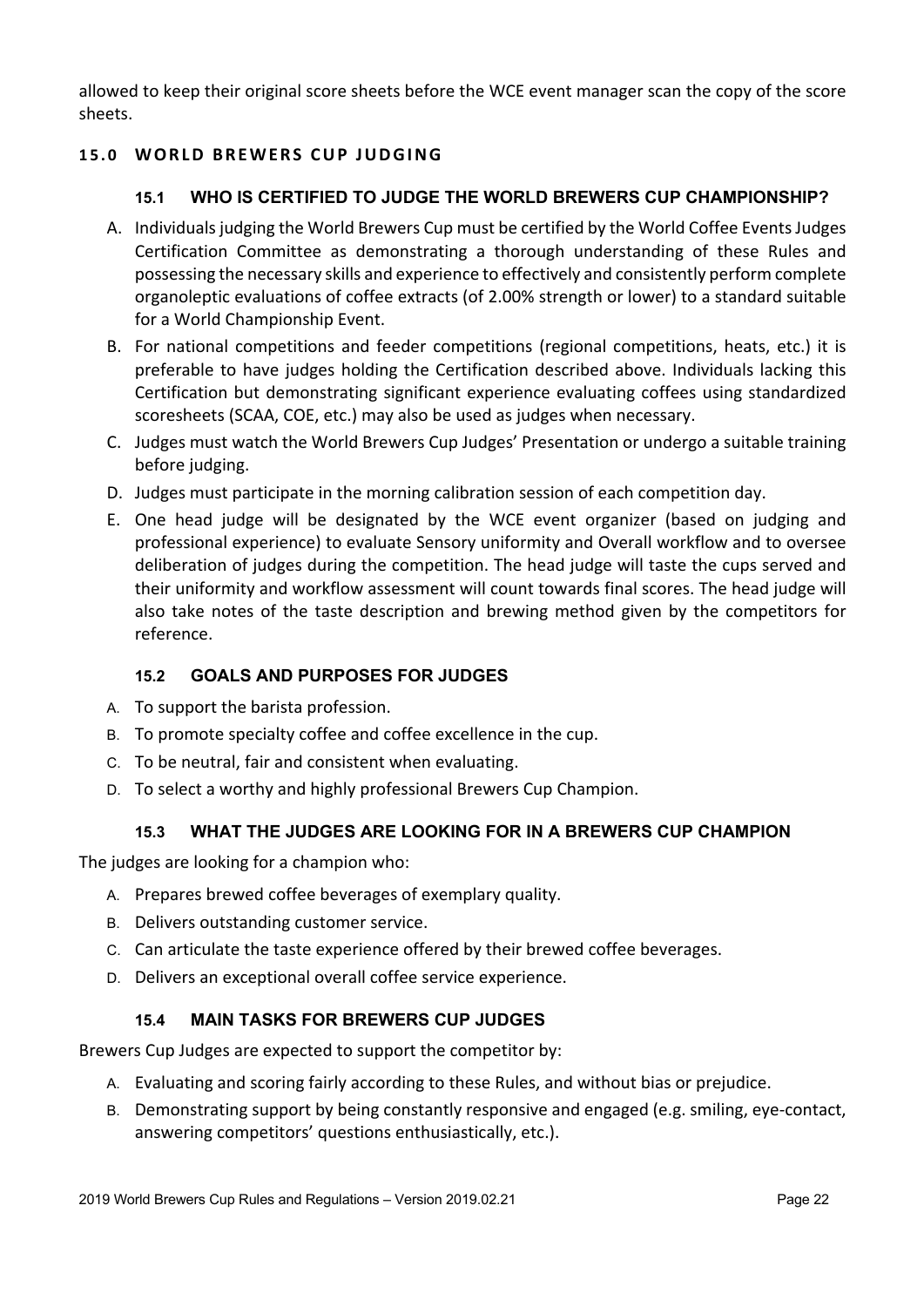- C. Showing respect to the competitor and their cultural background.
- D. Writing objective and respectful comments on the scoresheets. The competitors will be given their scoresheets after the competition.
- E. Participating in the mandatory debriefing (score sheet review) with the competitors.
- F. Being accessible to the competitor after the competition for further comments.

## **15.5 WHAT THE JUDGES SHOULD EXPECT FROM THE COMPETITORS**

- A. Competitors will have a firm understanding of these Rules.
- B. Preparation, service, and presentation will be in accordance with these Rules.
- C. Competitors will perform within the competition time.

## **15.6 JUDGES DO'S AND DON'TS BEFORE JUDGING**

- A. Judges should refrain from communicating with the competitors regarding specifics about their service, coffee, or presentation, before and during all days of competition. Judges should always be encouraging and positive in interactions with competitors and not avoid them.
- B. Sensory judges should try to only eat bland or neutral tasting food before judging.
- C. Please do not smoke before judging.
- D. Use non-perfumed deodorant.
- E. Do not wear perfume, cologne, or scented aftershave.

## **15.7 JUDGE BEHAVIOUR DURING COMPETITION**

- A. All judges must be FAIR and HONEST.
- B. All judges must be POSITIVE and RESPECTFUL of the competitor at all times.
- C. Judges must focus only on the coffee they are evaluating during the Compulsory Service.
- D. Judges must listen and focus only on the competitor during the Open Service.
- E. Judges must be prepared for, and actively respond to any reasonable questions from the competitor.
- F. Judges should refrain from talking with one another during the evaluation process.
- G. During Round One, judges shall NOT watch the competitors prepare their brews, lest their sensory evaluation be affected by what they see.

#### **15.8 GUIDELINES FOR JUDGES**

Sensory judges should:

- A. Smile and welcome the competitor when introduced.
- B. Answer reasonable questions from the competitor.
- C. Smile and make eye contact with the competitor when they are serving the drinks.
- D. Take care to protect your palate by preventing burns from hot coffee.
- E. Always remember the psychological power and the impact a judge has on the competitor.
- F. Never share an evaluation with another sensory judge on stage.
- G. Never do anything that can be interpreted negatively by the competitor or audience.

## **15.9 JUDGES MORNING CALIBRATION**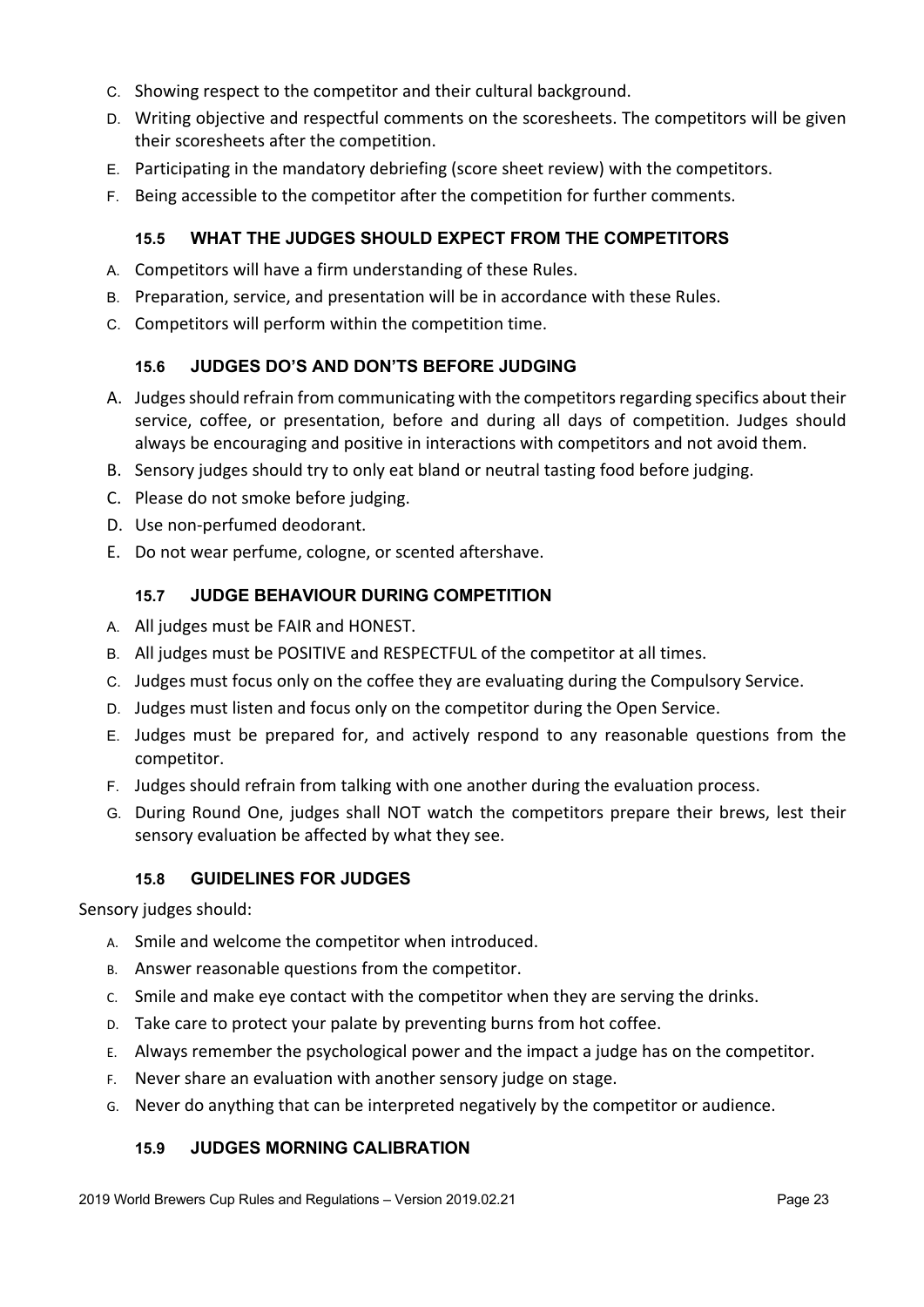Each competition day, before the competition, the judges pool should engage in coffee calibration.

- A. Judges shall acquire three different brewed coffee beverages of at least 150 mL each.
	- i. For Round One, the beverages should be prepared from the competitions' Provided Coffee, but with varied brew characteristics.
	- ii. For Finals Round, the beverages should each be from a different coffee.
- B. Each beverage should be divided into three portions, one for each judge, and labeled properly.
- C. Judges will taste each beverage a minimum of three times:
	- i. When the coffee beverage is served and has cooled to approximately 70°C ("hot").
	- ii. When the coffee beverage has cooled to approximately 40°C ("warm")
	- iii. When the coffee beverage has cooled to between room temperature and approximately 25°C ("cold").
- D. Judges will evaluate the beverages and record scores on a calibration score sheet.
- E. The calibration exercise is for "priming the palate" and practicing using the score sheets. Judges may confer during this period and ask questions at this time.

## **16.0 EVALUATION SCALE**

The evaluation scale is the same for both Round One and Finals Round score sheets.

Unacceptable : 0

Acceptable : 4 – 4.75

Average : 5 – 5.75

 $Good: 6 - 6.75$ 

Very Good : 7 – 7.75

Excellent : 8 – 8.75

Extraordinary : 9 – 10

Judges should consider the numerical score to be a code that corresponds with each descriptive word.

Intermediary scores may be utilized in 0.25 point increments, and judges may not use scoring increments smaller than 0.25 points.

A score of Unacceptable (0) is reserved for situations of clear and egregious violations of the Rules, common sense, or minimum standards of professionalism or service.

## **17.0 COMPULSORY SERVICE EVALUATION PROCEDURE**

The following is an exposition of the World Brewers Cup Compulsory Service Judging standards and procedure.

# **17.1 JUDGING PREPARATION AND PROTOCOL**

Judges Table Supply List

- Pencils
- Clipboard (one per judge)
- Judging placemats (A4 size paper with three coded position markings)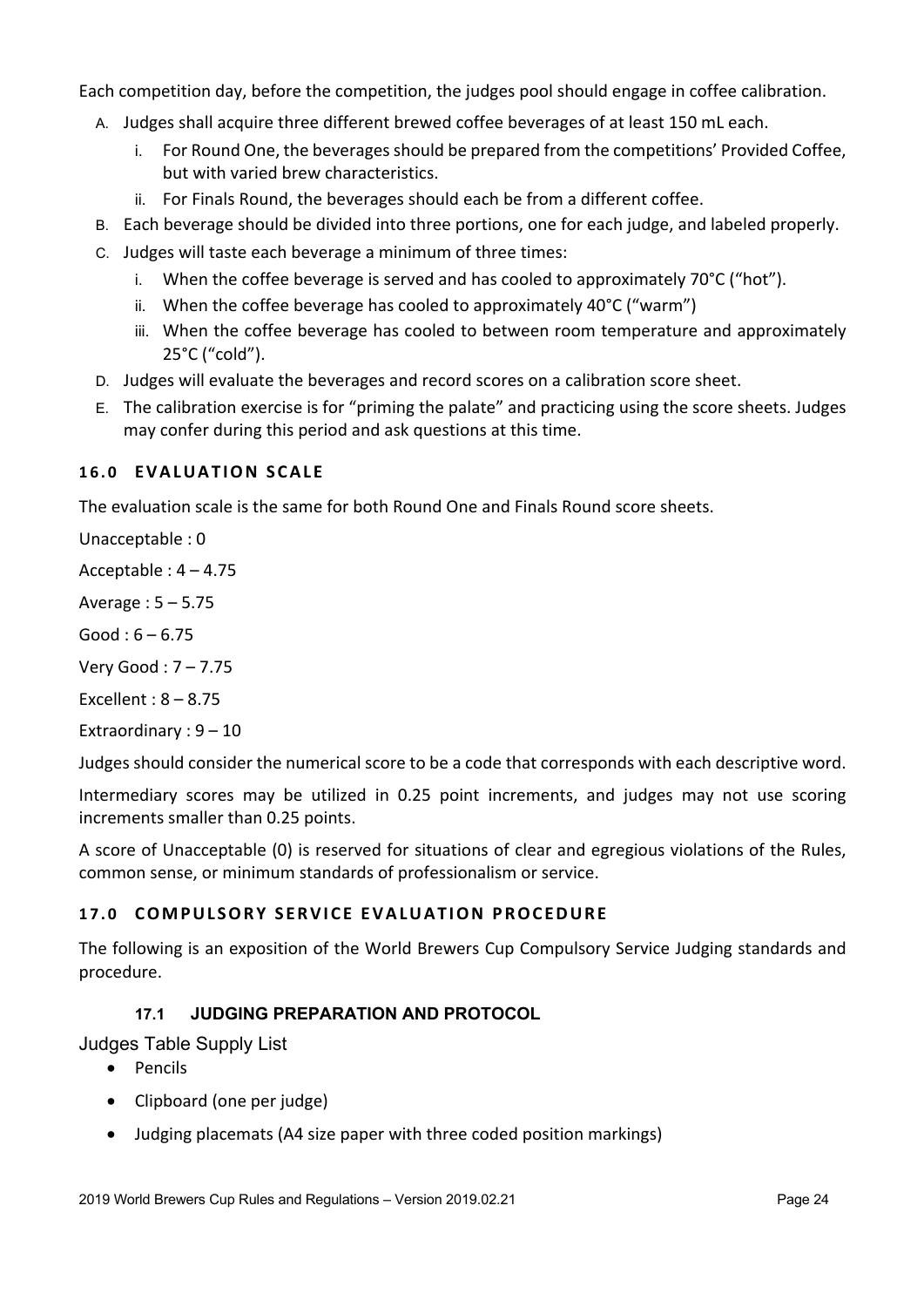- Cupping Spoons
- Spittoons/Cups (optional)

# Cupping Spoons and Spittoons

Judges have the option to use cupping spoons to slurp or sip the coffees from, or to slurp or sip directly from the cup the beverage is finally served in.

Similarly, Judges have the option to spit the coffees from their mouths, or to consume them.

It is recommended that judges be consistent with their slurping, sipping, spitting, or swallowing through the entire competition unless competitors give specific instructions on how to drink.

## Observing Competitors

During Compulsory Service, Judges may NOT observe or inspect the competitors and the preparation of the coffees, in order to remove bias or presumption based on what is observed. A curtain or barrier may be used to fully isolate the judges from the Compulsory Service preparations.

# **17.2 CUP SCORE EVALUTION SCALE**

Cup scores are limited to the following range:

|      | 6.00 Good 7.00 Very Good |      | 8.00 Excellent | 9.00 Extraordinary |  |
|------|--------------------------|------|----------------|--------------------|--|
| 6.25 | 7.25                     | 8.25 |                | 9.25               |  |
| 6.50 | 7.50                     | 8.50 |                | 9.50               |  |
| 6.75 | 7.75                     | 8.75 |                | $9.75 - 10.00$     |  |

Judges should use the Evaluation Scale of: Good, Very Good, Excellent, and Extraordinary.

Judges may not use scores lower than 6.00. Evaluations below the description of "Good" should be given a score of 6.00.

## **17.3 SCORESHEETS**

When served, the judge should move each cup to the evaluation placemat and mark each placemat position with an alphanumeric code. This code will be recorded in the box marked Cup #.

Each evaluation component is marked with a horizontal (left to right) scale, which is used to rate the judge's perception of relative quality of the particular component based upon their perception of the sample and experiential understanding of quality.

Some components are marked with vertical scales. The vertical (up and down) scales are used to rank the intensity of the sensory component and are marked for reference and notation and are not included in the score.

After evaluation, the numeric score should be notated in each box marked Total. Scorekeepers will calculate the sum of the component scores to determine the Total Score.

## **17.4 CUP SCORE COMPONENTS**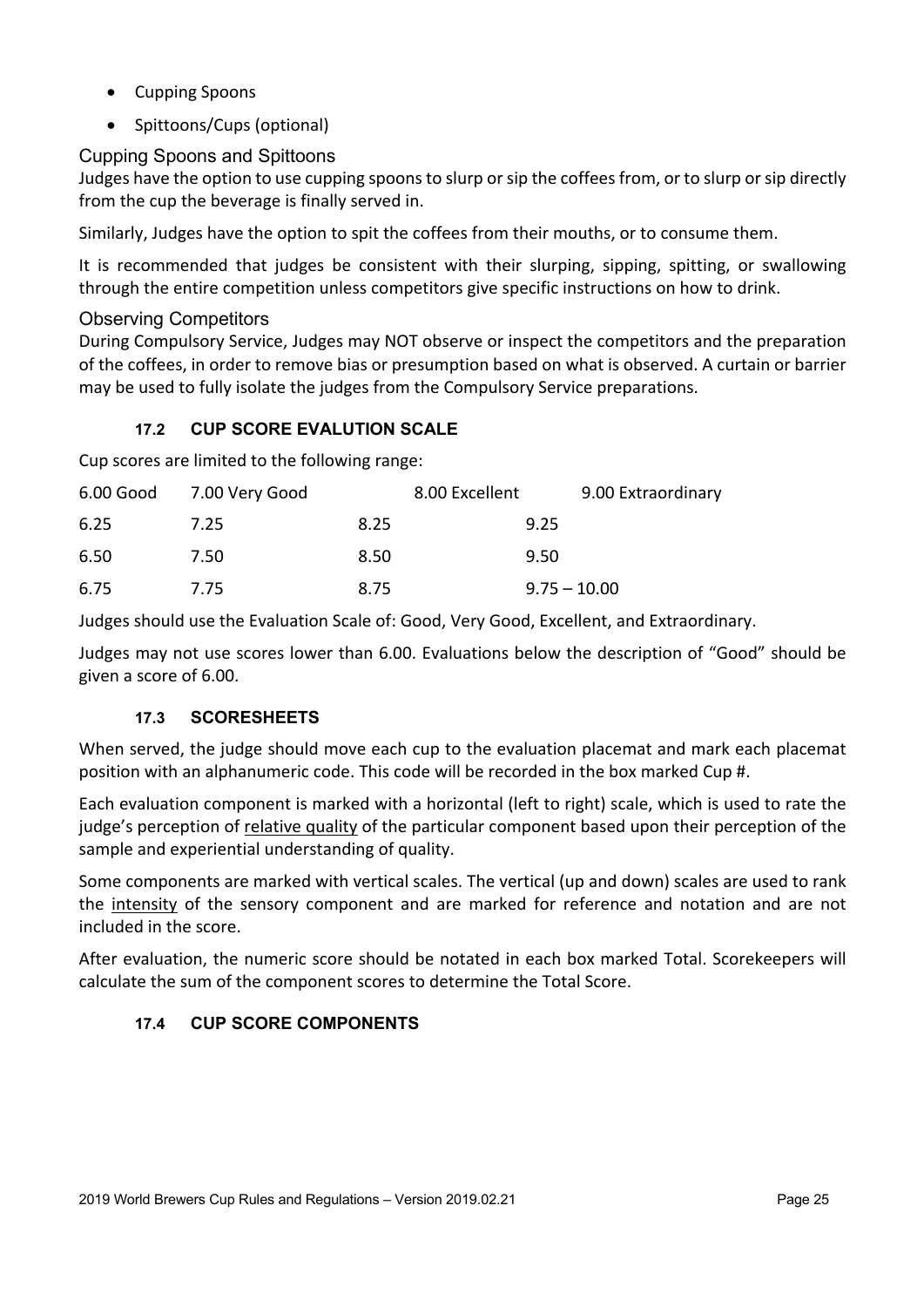

## Aroma

Generally speaking, the range of the coffee's aromatic *character* corresponds to the origin of coffee. In contrast, the *intensity* of aromatic character generally relates to the freshness of a coffee, as measured by the length of time between roasting and brewing and depending on the type of packaging used to provide moisture and oxygen protection for the beans.

## Flavor

Flavor represents the coffee's principal character, the "mid-range" notes, in between the first impressions given by the coffee's first aroma and acidity to its final aftertaste. It is a combined impression of all the gustatory (taste bud) sensations and retro-nasal aromas that go from the mouth to nose. The score given for Flavor should account for the intensity, quality and complexity of its combined taste and aroma, experienced when the coffee is slurped into the mouth vigorously so as to involve the entire palate in the evaluation.

## Aftertaste

Aftertaste is defined as the length of positive flavor (taste and aroma) qualities emanating from the back of the palate and remaining after the coffee is expectorated or swallowed. If the Aftertaste detracts from the experience of the cup (e.g. astringency or bitterness), lower marks should be given; whereas if the aftertaste contributes positively to the experience of the cup, higher marks should be given.

#### Acidity

Acidity is often described as "brightness" when favourable or "sour" when unfavourable. At its best, acidity contributes to a coffee's liveliness, sweetness, and fresh fruit character and is almost immediately experienced and evaluated when the coffee is first slurped into the mouth. Acidity that is overly intense or dominating may be unpleasant, however, and excessive acidity may not be appropriate to the flavour profile of the sample.

The final score marked on the horizontal tick-mark scale should reflect the judge's perceived quality for the Acidity, relative to the expected flavour profile, based on origin characteristics and/or other factors (degree of roast, intended use, etc.). Judges are encouraged to link the origin, variety, or processing information of the coffee given by competitor to what has been delivered in the cup. Low or High intensities of Acidity can score well if the quality of acidity is high and works well with the overall experience of the cup.

#### Body

The quality of body is based upon the tactile feeling of the liquid in the mouth, especially as perceived between the tongue and roof of the mouth. Samples with light or heavy body may receive high scores relative to the quality of the tactile feeling in the mouth. Some samples with lighter Body may also have a pleasant feeling in the mouth. However, coffees expected to be high in body can receive equally high preference scores although their intensity rankings will be quite different. Judges are encouraged to link the origin, variety, or processing information of the coffee given by competitor to what has been delivered in the cup.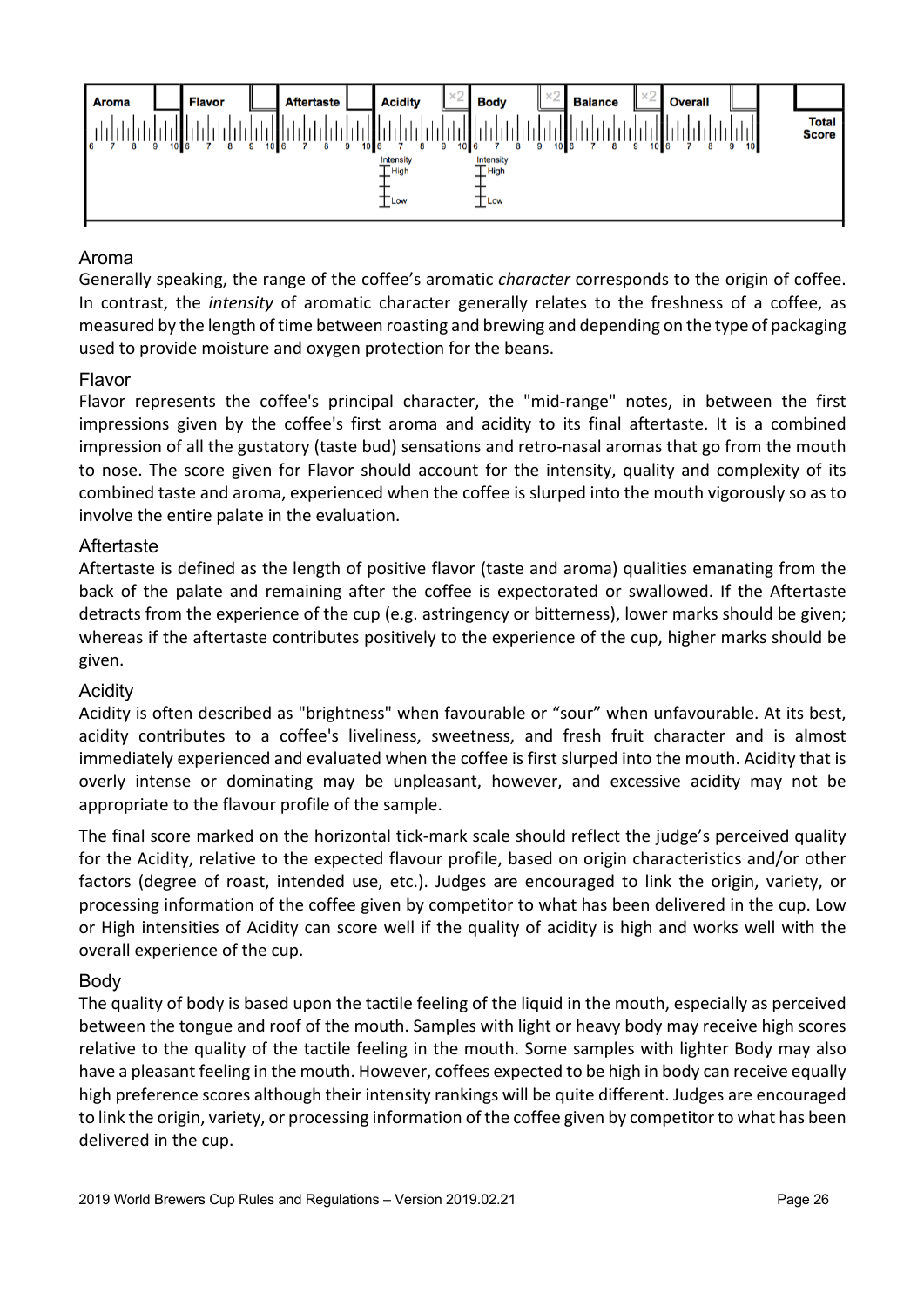## Balance

How all the various aspects of Flavour, Aftertaste, Acidity and Body of the sample work together and complement or contrast to each other is Balance. If the sample is lacking in certain aroma or taste attributes or if some attributes are overpowering, the Balance score would be reduced.

## **Overall**

The "overall" scoring aspect is meant to reflect the holistically integrated rating of the sample as perceived by the individual judge. A sample with many highly pleasant aspects, but not quite "measuring up" would receive a lower rating. A coffee that met expectations as to its character and reflected particular origin flavour qualities would receive a high score. An exemplary example of preferred characteristics not fully reflected in the individual score of the individual attributes might receive an even higher score. This is the step where the judges make their personal appraisal.

## **18.0 CUP EVALUATION PROTOCOL**

- A. As soon as the coffee beverage is finally served, the judge should evaluate the Aroma component. It is important to evaluate this as quickly as possible because the intensity of aroma will decline as the beverage temperature declines.
- B. A small sample will be taken to measure TDS (see TDS measurement section below).
- C. The coffee beverage may, at this time, be decanted into the standardized service vessel if the judges deem necessary.
- D. When the sample has cooled to 70°C, evaluation of the liquor should begin. The liquor is aspirated into the mouth, either directly sipping from the service vessel or using a spoon, in such a way as to cover as much area as possible, especially the tongue and upper palate. Because the retro nasal vapors are at their maximum intensity at these elevated temperatures, Flavor and Aftertaste are rated at this point.
- E. As the coffee continues to cool, the liquor is sipped from the service vessel or using a spoon to evaluate the Acidity, Body and Balance. Balance is the cupper's assessment of how well the Flavor, Aftertaste, Acidity, and Body fit together in a synergistic combination.
- F. The judge's assessment for the different components is evaluated at three different temperatures as the sample cools:
	- i. "Hot" which is defined as approximately 70°C
	- ii. "Warm" which is defined as approximately 40°C
	- iii. "Cold" which is defined as between 25 and 30°C
- G. Judges should clearly indicate a reference point on the tick-mark cupping form for each of the 3 samplings; "Hot", "Warm", and "Cold". This may be done by using the letters H, W, C or by placing a tick or circle on the scale and using arrows to communicate how the cup changed over time.
- H. Evaluation of the liquor should cease when the sample reaches approximately 30°C and the Overall score is determined by the cupper and given to the sample as "Cupper's Points" based on ALL of the combined attributes.

Judges will record details on their sensory evaluation in the notes area provided. This is for reference and for the competitor's benefit. Judges should limit their notes and comments to those from a customer or sensory-evaluation perspective, and avoid commentary on the brew method, technique, or device. (e.g., "Sharply acidic" or "bitter" is a valid note. "Brew time too long" or "under-extracted" is NOT a valid note)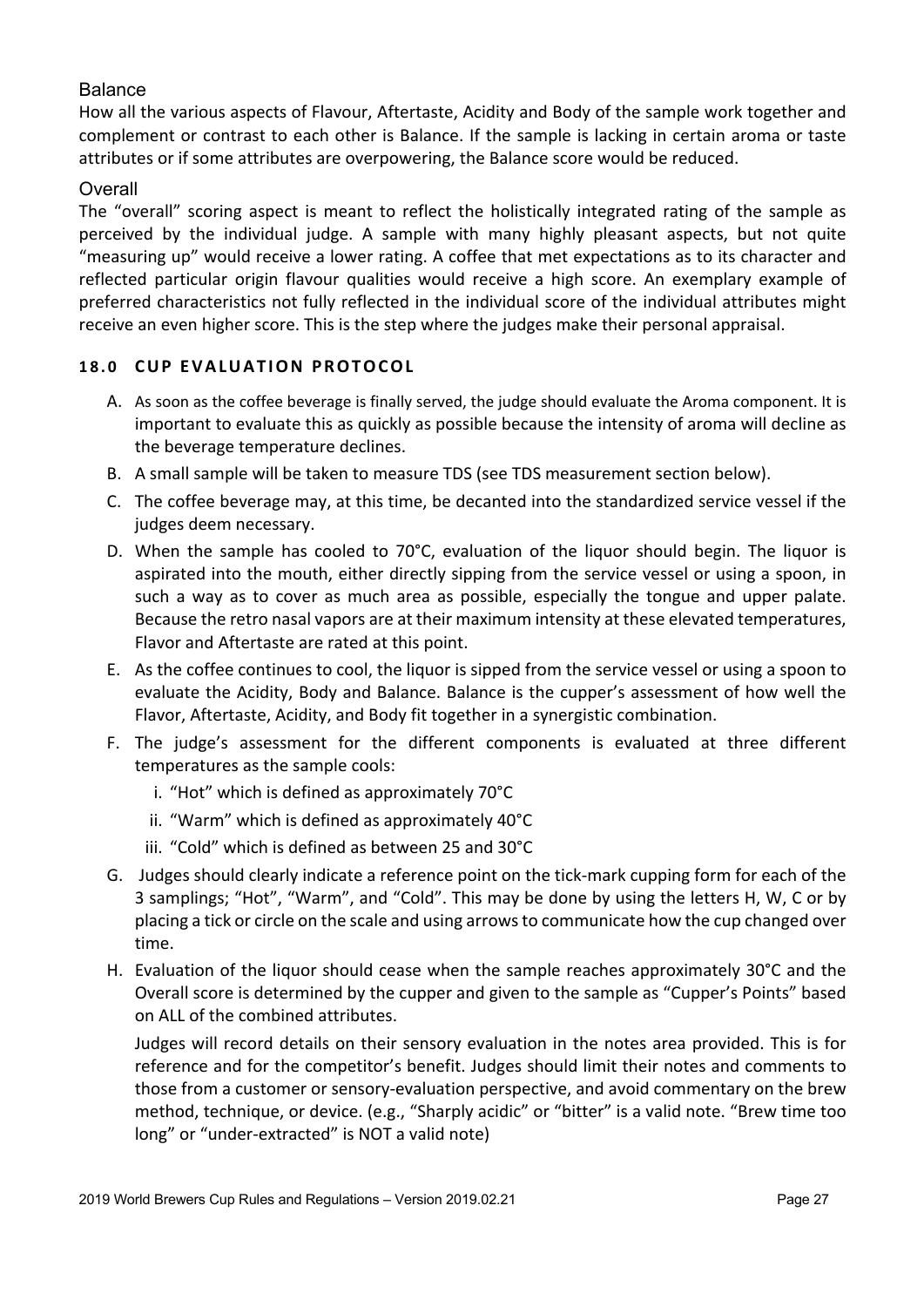## **19.0 OPEN SERVICE EVALUAT ION**

Cup evaluation scoring components and evaluation protocol will be the same as in Compulsory Service. Competitors may override the evaluation protocol by giving the judges specific alternative instructions on how they want the beverage consumed. As long as the instructions are reasonable and given before the beverage served, the judges should follow the instructions.

Once the judges start to evaluate the beverage from the cup which the beverage is finally served in, competitors may not override the evaluation protocol. Judges will not follow any instruction to evaluate the beverage at any other temperature than the three temperatures stated in the protocol.

## **19.1 PRESENTATION EVALUATION SCALE**

Presentation scores will use the full range of the Evaluation Scale.

#### **19.1 PRESENTATION SENSORY JUDGE SCORESHEET SECTION**

Presentation Scores range from "Acceptable" (4) to "Extraordinary" (10), with "Unacceptable" (0) reserved for situations of clear and conclusive violations of the Rules, common sense, or minimum standards of professionalism or service.

Judges will use the note area and horizontal evaluation scale "tick marks" for reference and mark the score in the box marked Total after the presentation is over and your sensory evaluation is concluded.



#### **19.2 PRESENTATION SENSORY JUDGE SCORESHEET COMPONENTS**

#### Taste Description

Competitors will be describing details regarding the sensory experience of their coffee beverages. Judges should take detailed notes, particularly those regarding specific taste or otherwise sensory descriptions. Higher marks will be given when the competitor's description of taste that becomes apparent during tasting is both accurate and detailed. However, this is an evaluation of the quality, accuracy, and relevance of their descriptions, not the quantity.

#### Customer Service

Competitors should be engaging, professional, and provide an exemplary coffee service experience. Competitors will not be expected to craft complex or fine-dining type experiences, and the presentation should relate to a real-world coffee service experience. Service that positively and creatively enhances the coffee experience beyond the cups of coffee beverage will score highly. Proper hygiene during the service and service vessel cleanliness will be considered.

#### **20.0 HEAD JUDGE EVALUATION**

#### **20.1 PRESENTATION HEAD JUDGES SCORESHEET COMPONENTS**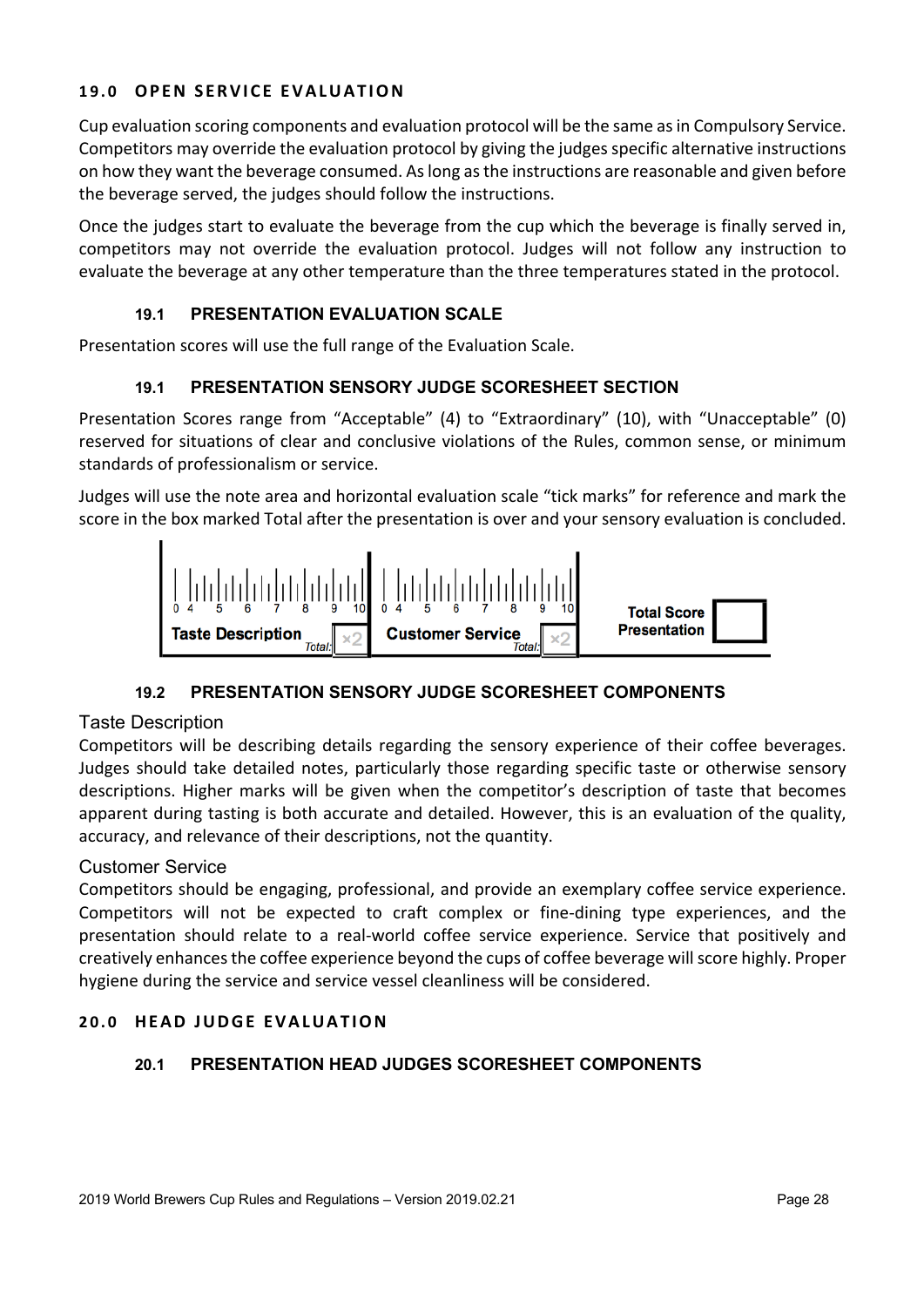

# **20.2 OVERALL WORKFLOW**

Head judge will evaluate the competitor's overall workflow and use of tools, equipment and accessories throughout the station. The head judge will evaluate the competitor's workflow throughout the presentation, including: the organization and placement of tools and accessories; the competitor's movement and flow in and around the work station; the cleanliness and maintenance of the station (equipment, counters, brewers, service vessels, towels); the management and consistency of brewing process.

## **20.3 SENSORY UNIFORMITY**

Head judge will evaluate sensory uniformity of three cups served to each judge. After TDS sample is taken, the head judge will taste each cup by the Cup evaluation protocol (see 22.0 Cup evaluation protocol above). And the head judge will evaluate how the taste components are consistent with each other cup through time, except for Aroma.

## **21.0 TDS MEASUREMENT**

## **21.1 PURPOSE**

A filter coffee beverage is typically between 1.0% and 1.5% dissolved solids and approximately 99% water. The proportion that is coffee solids is often referred to as "TDS," or total dissolved solids.

Conversely, approximately 10% to 25% of the mass of the coffee will be extracted into the beverage. This solubles mass is often referred to as "solubles yield" or "extraction yield."

The SCAA and SCAE Gold Cup brewing standards, based on consumer taste studies and research, each illustrate a range of variables that achieves desirable beverage taste results. The recommended SCAA TDS range is 1.15% to 1.35%, the SCAE TDS range is 1.20% to 1.45%, and the extraction yield for both standards is 18.0-22.0%.

If the TDS is very low, the common sensory assessment is that the beverage is "weak."

If the TDS is very high, the common sensory assessment is that the beverage is "strong."

If the Extraction Yield is very low, it is generally referred to as "under extracted" or "underdeveloped."

If the Extraction Yield is too high, it is generally referred to as "over extracted."

For the World Brewers Cup, TDS measurements will be taken for each cup served for competitors to have for their own reference. Competitors are encouraged to calculate the extraction yield of their brews, based on their knowledge of the mass of coffee and brewing water that they utilized for their preparations. Judges will record the ratio of water to coffee if it is specified by the competitor, solely for reference purposes.

## **21.2 FORMULAS**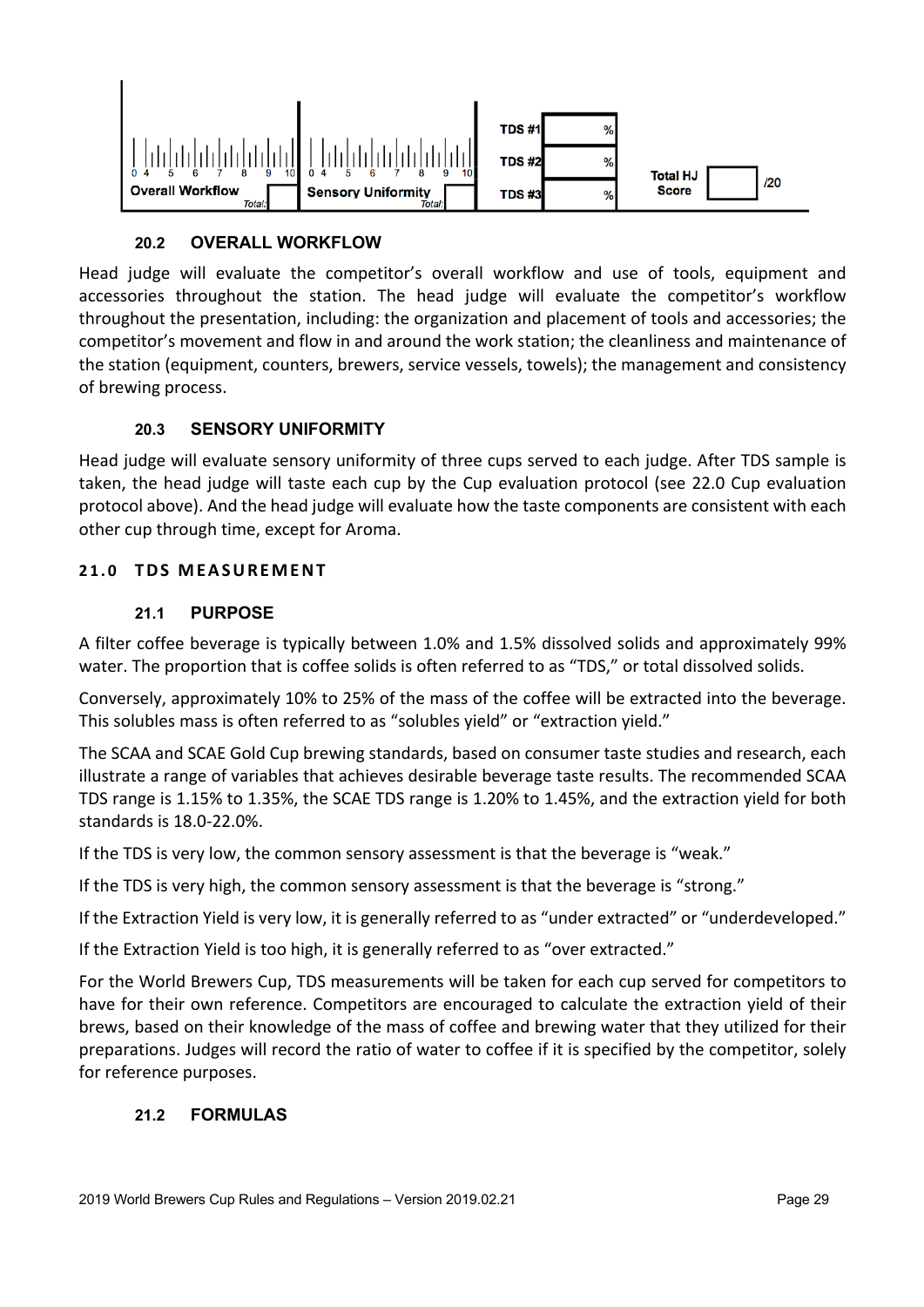To calculate extraction yield there are a few methods of varying complexity. The simplest method is to utilize a software calculator that will handle the various calculations. To calculate extraction yield manually, the simplest method is to first take three measurements:

- A. Mass of the coffee grounds
- B. Mass of the coffee beverage
- C. TDS

Extraction Yield = TDS  $\times$  mass of solution  $\div$  mass of coffee grounds

## **21.3 MEASUREMENT PROTOCOL**

- A. The beverage is served to each judge. The judge will first assess the Aroma of the beverage.
- B. Immediately after Aroma assessment, a World Brewers Cup Cupping spoon will be used to stir the coffee by dipping the spoon with the concave bowl facing upwards and submerging the spoon to the bottom of the cup. Then the spoon is raised to the top of the liquid and then repeated until it has been stirred three times.
- C. Using a pipet or spoon, a sample of coffee beverage will be transferred to a small clean glass, cup, or shot glass.
- D. If the beverage appears to have suspended solids (fine coffee particles), the sample will be filtered with a paper filter or syringe filter at this point.
- E. As the coffee beverages are cooling and being evaluated, the technician will measure the TDS of the sample with a calibrated measurement device.
- F. The TDS reading will be recorded on the appropriate place on the scoresheet, to the nearest hundredths place (e.g. 1.15%).

## **22.0 COMPETITOR PROTEST AND APPEALS**

#### **22.1 PROTEST**

#### Protest

If a competitor has an issue or protest to make regarding the WBrC during the competition, the competitor should contact the WCE event manager. The event manager will then determine whether the issue can be resolved on-site at the WBrC, or whether the issue will require a written appeal following the WBrC. If the WBrC event manager decides that the issue and/or protest can be solved on-site at the WBrC, the WCE event manager will contact the involved party or parties to ensure fair representation. The competitor's issue and/or protest will be discussed, and a decision will be made jointly, on-site by the WCE event manager and the designated onsite representative of the WCE Competition Operations Committee. The WCE event manager will inform the competitor of the decision.

## Appeal

If a competitor has a complaint that cannot be resolved on-site, or the competitor wishes to appeal a decision made on-site, the WCE event manager will ask the competitor to submit their formal complaint and/or appeal in writing to the WCE Competitions Operations Committee. All decisions made by the WCE Competitions Operations Committee are final.

The complaint and/or appeal letter must include the following:

- 1) Competitor name
- 2) Date